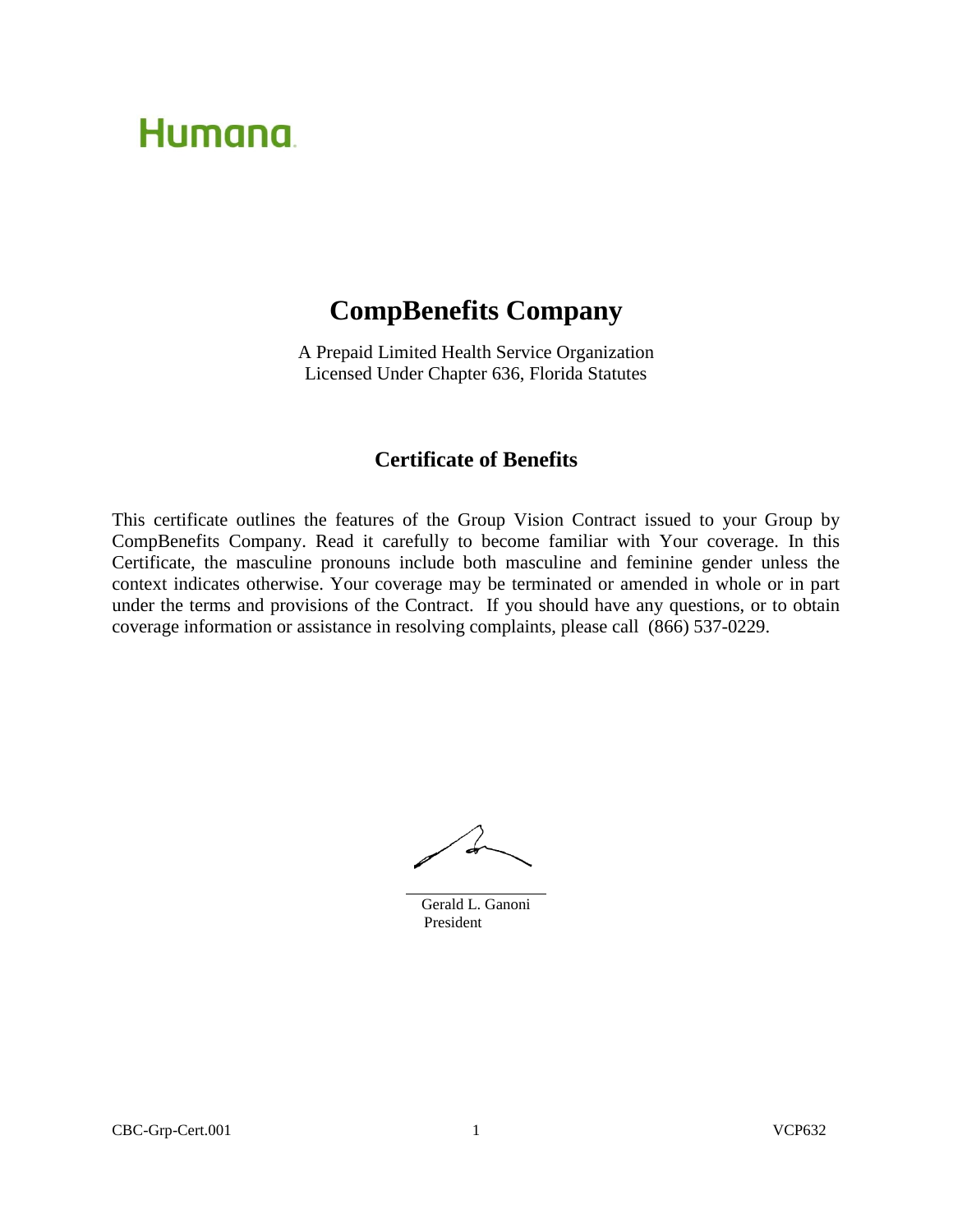# **DEFINITIONS**

**Copayment**- the amount paid by Member for services rendered or materials purchased.

**Contract-** means the written agreement between CompBenefits Company and the Group.

**Contribution**- a periodic payment due to CompBenefits Company by or on behalf of Member to receive benefits as provided by the Certificate.

**Dependent–** means any of the following persons: your spouse; your children; from birth to age 26 and dependent upon you for support. A child also includes adopted children, as well as stepchildren or foster children living with the Subscriber in a parent-child relationship.

**Group**- means the aggregate of individuals eligible to be covered under the Plan as established by the terms of the Contract.

**Member**- means the Subscriber and covered Dependents of a Subscriber.

Plan, We, Us or Our- means CompBenefits Company

**Schedule of Benefits** – means the listing of benefits showing what is paid.

**Subscriber-** an individual in good standing for whom the necessary contributions and Copayments have been made and to whom a Certificate evidencing coverage has been issued.

**VisionCare Plan Network Provider**- a licensed optometrist or ophthalmologist under agreement with CompBenefits Company to provide vision services to Plan Members.

# **LIMITATIONS**

The Plan is designed to cover visual needs rather than cosmetic choices. Covered Materials that are lost or broken will only be replaced at normal intervals as provided for in the Schedule of Benefits. The Member is responsible for the following extra items selected, unless otherwise listed as a covered benefit in the Schedule of Benefits. These items include but are not limited to:

- \* Coated or laminated lenses.
- Blended or progressive multifocal lenses.
- \* Tinted or photochromic lenses, sunglasses, prescription and plano.
- A frame that costs more than the Plan allowance.
- \* Groove, drill or notch, and roll and polish.

# **EXCLUSIONS**

The Plan does not pay benefits for services or materials connected with:

- Orthoptics or vision training and any associated supplemental testing;
- Subnormal vision aids, non-prescription or aniseikonic lenses;
- Contact lenses, except as covered in the Schedule of Benefits;
- Hi Index, aspheric and non-aspheric styles;
- Oversized 61 and above lens or lenses;
- Experimental or non-conventional treatment or device;
- Medical or surgical treatment of the eyes;
- Charges incurred after coverage ends;
- Cosmetic items, unless specifically covered in the Schedule of Benefits;
- Any injury or illness covered paid any Workers Compensation or similar law;
- Two pairs of glasses in lieu of bifocals, trifocals or progressives;
- Services or materials from a provider that is not a VisionCare Plan Network Provider; or
- Any services and/or materials required by an employer as a condition of employment.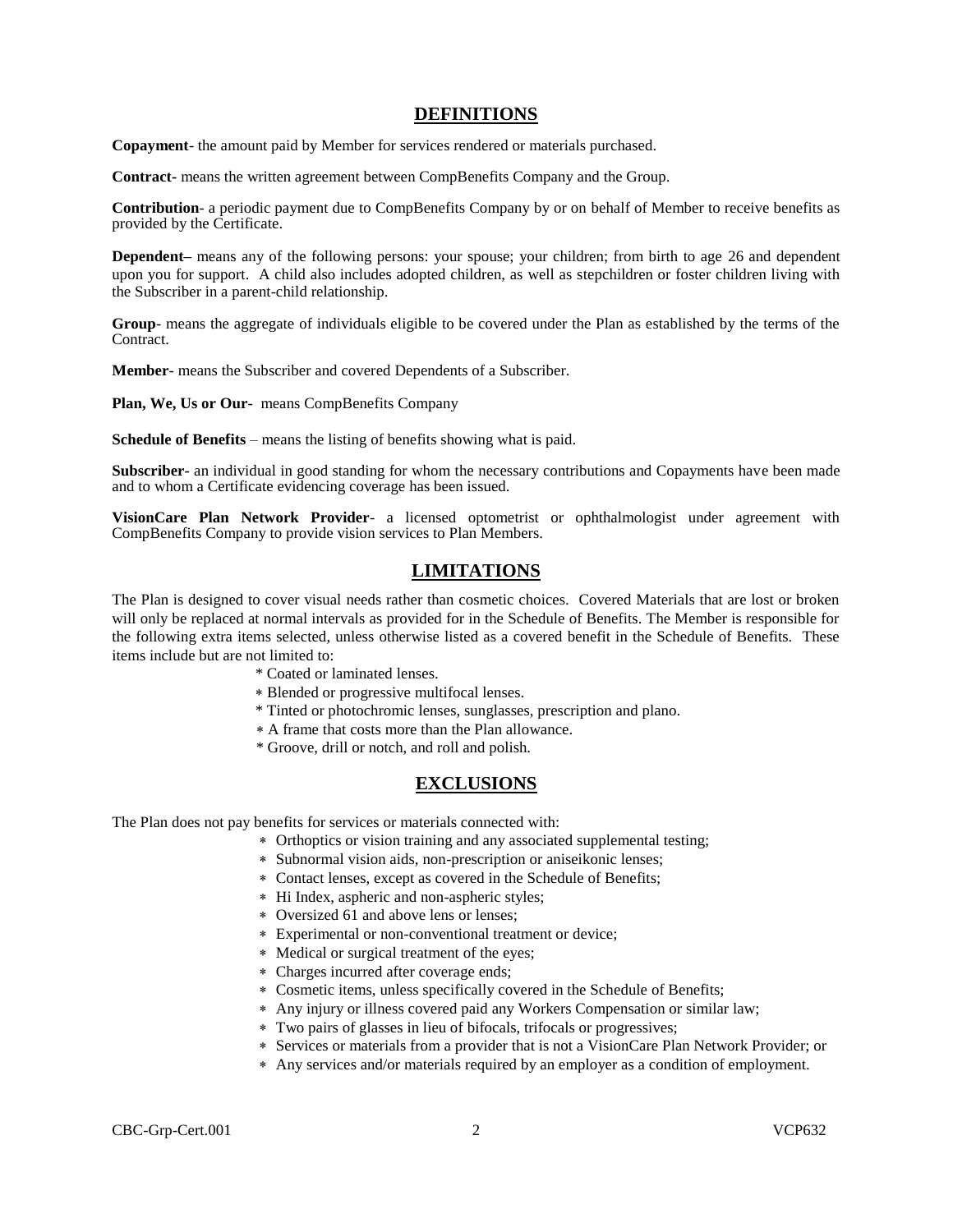# **USING YOUR PLAN**

**Provider Choice -** The Insured may elect to receive services and Materials from either a VisionCare Plan Network Provider or a Non-VisionCare Plan Network Provider of his or her choice. When receiving services from a Non-VisionCare Plan Network Provider, You must obtain an Out-of-Network Claim Form located On our web site [www.myhumanavisioncare.com](http://www.myhumanavisioncare.com/) or You may call Customer Care at (866) 537-0229 and have the form mailed to You.

**Using a VisionCare Plan Network Provider** – Prior to receiving services, log on to our website at [www.humanavisioncare.com](http://www.humanavisioncare.com/) or call Customer Care (866) 537-0229 to obtain a list of participating VisionCare Plan Network Providers and to confirm Your eligibility for benefits under the Plan.

Once You have verified that the provider is a participating VisionCare Plan Network Provider and confirmed that You are eligible for benefits, please contact the provider to schedule an appointment. You must identify yourself as a VisionCare Plan member, have your group name and policy number available. The VisionCare Plan Network Provider will provide the covered service and bill the Plan directly. You will pay your Copayment and any extra costs for services and materials not covered by the Plan.

In the event You receive a prescription for corrective eyewear from the examining VisionCare Plan Network Provider, You may obtain Materials from that provider or another participating VisionCare Plan Network Provider.

**Using a Non-VisionCare Plan Network Provider** - When an Insured elects to obtain services or purchase Materials from a Non-VisionCare Plan Network Provider, payment of benefits are based upon the VisionCare Plan Network allowance after deduction of the Copayment. The allowance and Copayment are shown in the Schedule of Benefits. The Insured must pay the Non-VisionCare Plan Network Provider in full for any service and/or Materials at the time the service is rendered or the Materials are provided and then submit to Us an itemized statement of charges. The Insured is responsible for payment of the Copayment, the costs and fees associated with covered services or Materials in excess of the allowance as shown in the Schedule of Benefits, and any services or materials NOT covered by the Policy.

# **PROBLEM-SOLVING**

### **Informal Grievances**

Any Member who has a suggestion for improving services or wishes to register a complaint for any matter arising out of the Certificate or for covered services rendered or materials received, may submit an informal oral grievance to the Plan. Assistance with the Plan's grievance procedures, including informal oral grievances, may be obtained by contacting the Customer Care Department at the address and phone number shown below. Informal oral grievances will be responded to as soon as possible. The Member has the right to file a formal written grievance with the Plan and to grieve directly to the State of Florida Department of Insurance.

### **Submission of Formal Grievances**

Any Member who has a suggestion for improving services or wishes to register a complaint for any matter arising out of the Certificate, or for covered services or materials received, may submit a formal written grievance to the Plan. The written grievance must be identified as such and submitted to the Plan's Grievance Coordinator within one (1) year from the date of the occurrence of the events upon the grievance is based. The grievance must contain the Member's name, address, phone number, ID number, signature, date, and the action requested. Assistance with the Plan's grievance procedures may be obtained by contacting the Customer Care Department at the address and phone number shown below.

### **Response to Formal Grievances**

The Grievance Coordinator will investigate the grievance, gather all of the relevant facts review the case with the appropriate parties and respond in writing to the Member and the VisionCare Plan Network Provider, if appropriate, within ten (10) days of completion of the review. If the grievance involves an eyecare related matter or claim, the Plan's Medical Director shall be involved in the resolution. If it involves denial of benefits or services, the written decision shall state the specific provisions of this Certificate upon which the denial is based. All grievances shall be

CBC-Grp-Cert.001 3 VCP632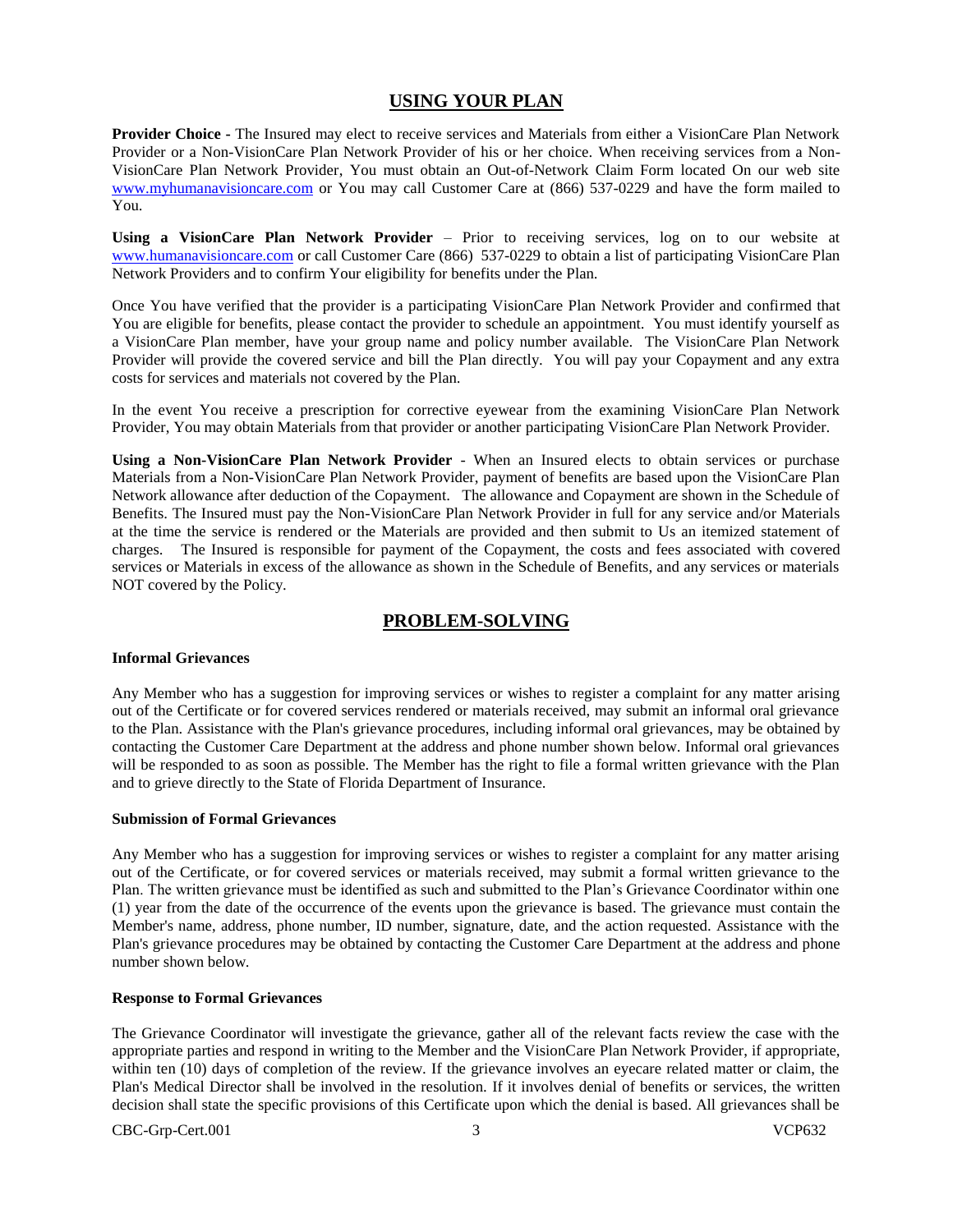processed within sixty (60) days, however, if the grievance involves collection of information from outside the Plan's service area, an additional thirty (30) days will be allowed for processing.

### **Appeal of Decision**

If the Member is not satisfied with the formal grievance decision, the Member may request reconsideration by the Grievance Committee and may also request a personal appearance before the Committee. A request for reconsideration must be made within sixty (60) days after receipt of the written decision. In addition, at any time a Member always has the right to grieve directly to the State of Florida Department of Insurance.

#### **Contact Information**

CompBenefits Company<br>
P.O. Box 14313<br>
Consumer Assistance<br>
Consumer Assistance Lexington, KY 40512-4313<br>
Att: Customer Care Department<br>
Tallahassee, FL 32399-032 Att: Customer Care Department<br>or call, toll free at  $(866)$  537-0229

**Consumer Assistance**<br>200 East Gaines Street or call toll free Consumer Hotline at (800) 342-2762

# **CONVERSION**

A Member whose coverage was terminated may receive a converted contract if he was continuously covered under the Plan for at least three (3) consecutive months immediately prior to termination. The converted contract will provide coverage and benefits similar to the Contract previously in effect. A Member is not entitled to a converted contract if termination occurred for any of the following reasons:

- \* Failure to pay contributions.
- \* Replacement by similar coverage within thirty-one (31) days.
- \* Material misrepresentation or fraud in applying for any benefit under the Contract.
- \* Disenrollment for cause.
- \* Willful and knowing misuse of the Certificate.
- \* Willful and knowing furnishing to the Plan incorrect information for the purpose of fraudulently obtaining coverage or benefits.
- \* The Subscriber has left the Plan's geographic area with the intent to relocate or establish a new residence outside the Plan's geographic area.

Subject to the conditions set forth above, the conversion privilege shall also be available to:

- \* The surviving spouse and/or children, if any, at the death of the Subscriber, with respect to the spouse and such children whose coverages under Plan contract terminate by reason of such death.
- \* To the former spouse whose coverage would otherwise terminate because of annulment or dissolution of marriage, if the former spouse is dependent for financial support.
- \* To the spouse of the Subscriber upon termination of coverage of the spouse, while the Subscriber remains covered under a group contract, by reason of ceasing to be a qualified family member under the group contract.
- \* To a child solely with respect to himself or herself, upon termination of coverage by reason of ceasing to be a qualified family member under a group contract.

# **DURATION OF AGREEMENT**

Except under the following conditions, this Certificate shall remain in force for a period of not less than twelve (12) months. Except for nonpayment of Contributions or termination of eligibility, the Plan may cancel this Certificate with forty-five (45) days written notice for the following reasons:

- When a Member commits any action of fraud or material misrepresentation in applying for or presenting any claim for benefits involving the Plan.

CBC-Grp-Cert.001 4 VCP632 - When a Member's behavior is disruptive, unruly, abusive, unlawful, fraudulent, or uncooperative to the extent that the Member's continuing participation seriously impairs the ability of a VisionCare Plan Network Provider, to provide services to the Member and/or to other Members.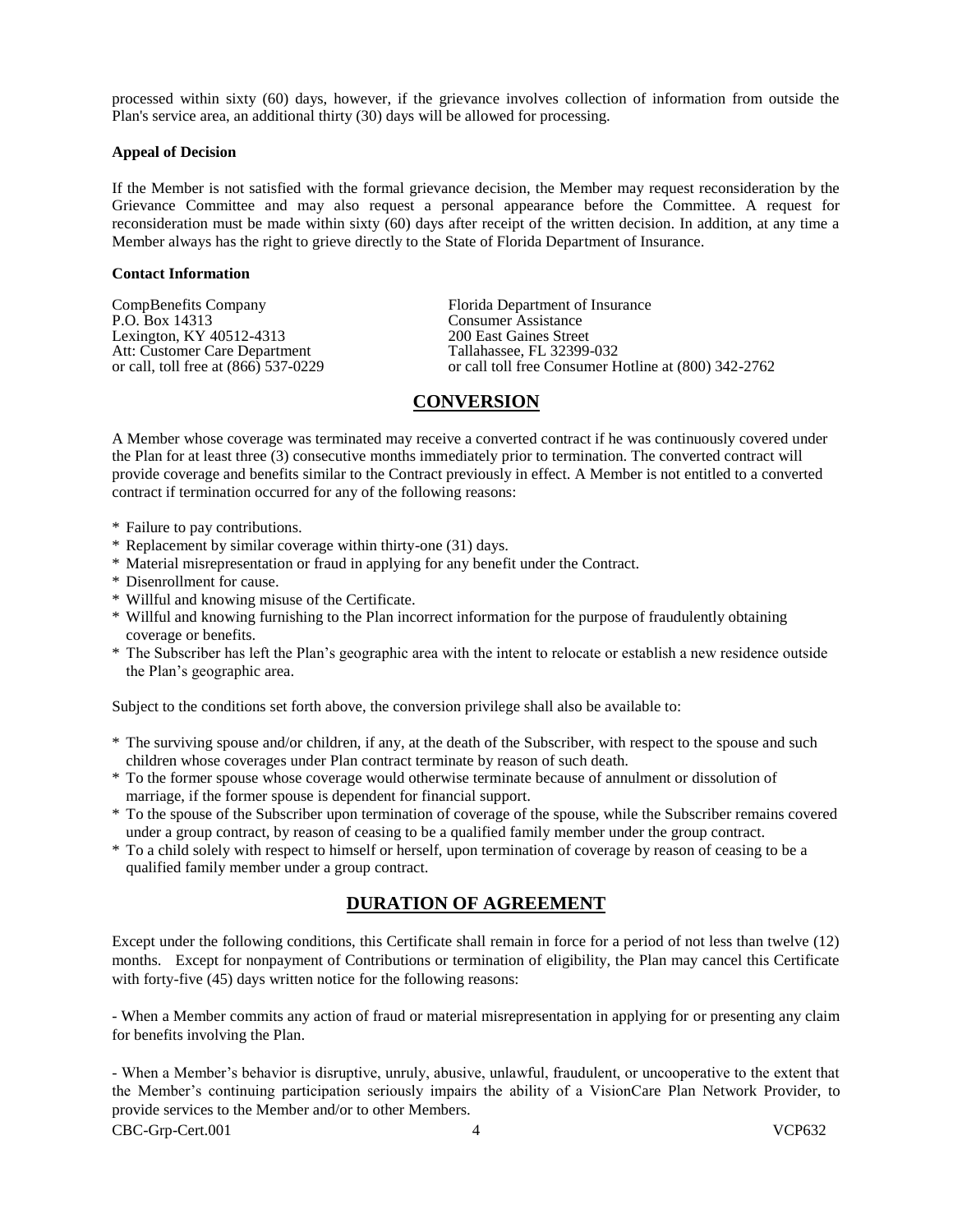- When a Member misuses the documents provided as evidence of benefits available pursuant to the Contract or this Certificate.

- When a Member furnishes to the Plan incorrect or incomplete information for the purposes of fraudulently obtaining services.

- When a VisionCare Plan Network Provider is not available within the immediate geographical area of the Subscriber.

- When reasonable efforts by the Plan to establish and maintain a satisfactory patient relationship are unsuccessful or when the Member has indicated unreasonable refusal to accept necessary treatment. When a Member refuses to accept treatment from two (2) VisionCare Plan Network Providers, proof of unreasonable refusal shall be presumed conclusively.

- Prior to cancellation, the Plan shall make every effort to resolve the problem through its grievance procedure and to determine that the Member's behavior is not due to use of the vision care services provided or mental illness.

Coverage for a Member will end on the earlier of:

- \* On the date the Group tells Us that the Member ceases to be eligible for coverage.
- \* The last day of the year in which a Dependent of Subscriber is no longer a Dependent as defined.
- \* Subject to the grace period provision, the last day of the month for which a premium has been paid.
- \* The date coverage ends for any class or group to which Subscriber belongs.
- \* The date the Contract ends.

# **EXTENSION OF BENEFITS**

Cancellation of this Certificate by the Plan is without prejudice to any continuous loss which commenced while this Certificate was in force. VisionCare Plan Network Providers shall complete all procedures undertaken upon the Member, until the specific treatment or procedure is completed or for ninety (90) days, whichever occurs first.

# **CONTINUATION OF COVERAGE**

Unless cancellation of this Certificate is made for reasons specified in the Section entitled "Duration of Agreement", Members for whom appropriate Contributions and Copayments are paid will have their Certificates automatically renewed at the expiration of the first twelve (12) months. The following conditions also will apply:

At the attainment of the applicable age, coverage as a Dependent shall be extended if the individual is and continues to be both (1) incapable of self-sustaining employment by reason of mental retardation or physical handicap; and (2) dependent upon the Subscriber for support and maintenance, provided proof of such incapacity and dependency is furnished to the Plan within thirty-one (31) days of the Dependent's attainment of the limiting age and subsequently as may be required by the Plan but not more frequently than once every two years.

**The Consolidated Omnibus Budget Reconciliation Act of 1985 (COBRA)** for employers size 20+ requires that certain employers maintaining group medical plans offer employees and their Dependents the opportunity to continue their coverage when such coverage ends under certain conditions. More information about COBRA continuation can be obtained from your employer.

# **EFFECTIVE DATE OF COVERAGE**

If you qualify under the rules of your group medical insurance and have selected to receive vision care benefits under this Plan, you will be covered on the later of:

The first of the month following the date first eligible for coverage.

CBC-Grp-Cert.001 5 VCP632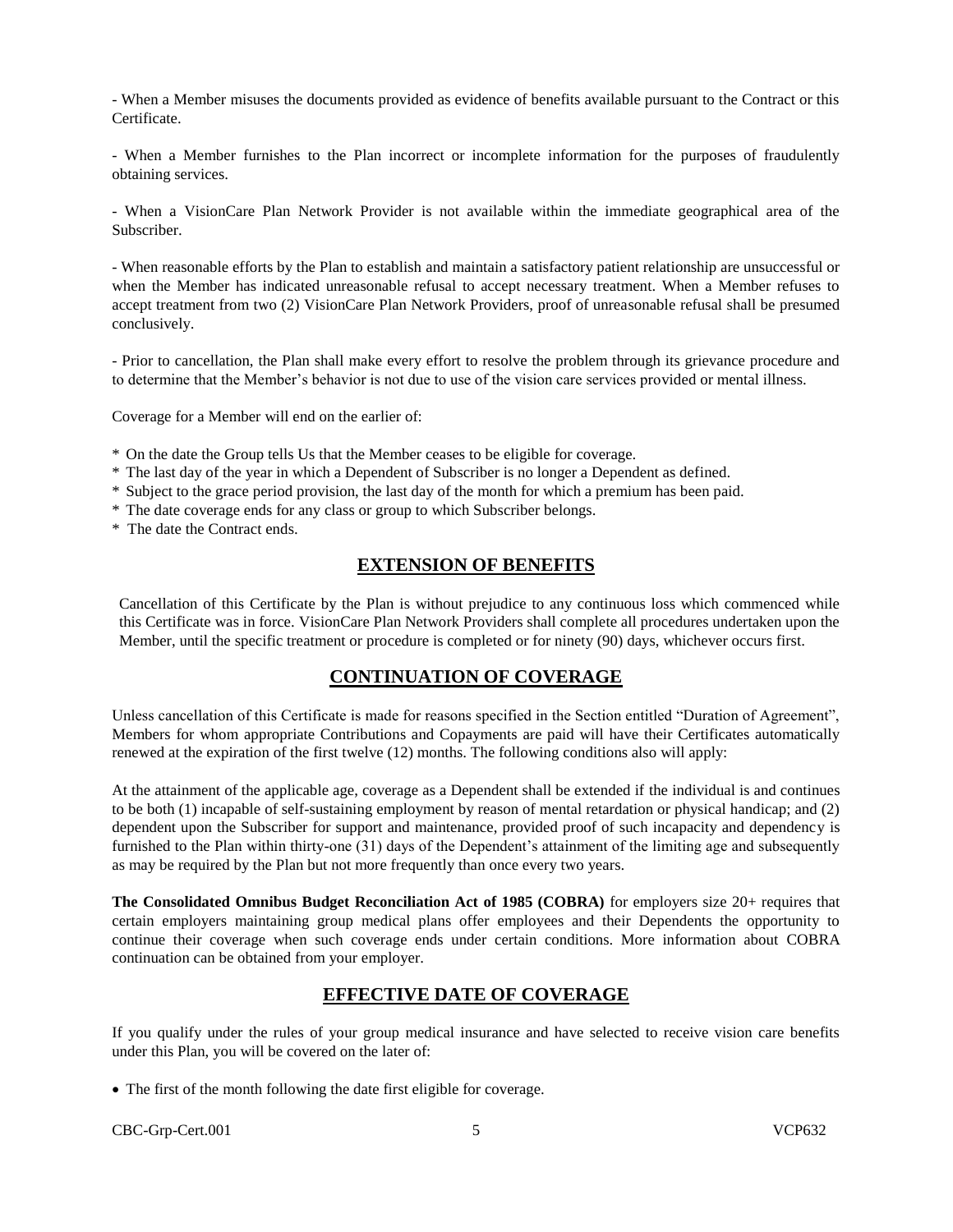• The date CompBenefits Company accepts your enrollment if you are not enrolled within 30 days of becoming eligible.

Dependents will be covered on the later of:

- The date you first acquire a new Dependent.
- The date the Plan accepts a new Dependent's enrollment if the Dependent is not enrolled within 30 days of becoming eligible.

**Newborn Child**- A child born to you or your Dependent spouse is covered from the moment of birth for 30 days. If you elect to cover your newborn under this Plan, you must enroll the child within 60 days from the date of birth and pay the additional premium, if any, or coverage for that child will terminate at the end of the 30 day period.

**Adopted Child**- A child placed with you for adoption will be covered from the earlier of: 1) the date of birth if a petition for adoption is filed within 30 days of the birth of such child; 2) the date you gain custody of the child under a temporary court order that grants you conservatorship of the child; or 3) the date the child is placed with you for adoption; and additional premium, if any, is paid.

# **COORDINATION WITH OTHER BENEFITS**

# **APPLICABILITY**

This Coordination With Other Benefits provision applies to This Plan when you or your covered Dependents have vision care coverage under more than one Plan. For the purposes of this section only, "Plan" and "This Plan" are defined below. If this provision applies, the Order of Benefit Determination Rules should be looked at first. Those rules determine whether the benefits of This Plan are determined before or after those of another Plan. The benefits of This Plan: (a) will not be reduced when, under the Order of Benefit Determination Rules, This Plan determines its benefits before another Plan; but (b) may be reduced when, under the Order of Benefit Determination Rules, another Plan determines its benefits first. The above reduction is described in the Section entitled Effect on the Benefits of this Plan.

### **DEFINITIONS**

A "Plan" is any group insurance or group type insurance, whether insured or uninsured, which provides benefits for, or because of, visual care. This also includes 1) group or group-type coverage through HMOs and other prepayment, group practice and individual practice plans; and 2) group coverage under labor-management trusteed plans, union welfare plans, employer organization plans, employee benefit organization plans or self insured employee benefit plans. It does not include school accident type coverages, coverage under any governmental plan required or provided by law, or any state plan under Medicaid. Each contract or other arrangement for coverage is a separate Plan. Also, if an arrangement has two parts and coordination applies only to one of the two, each of the parts is a separate Plan.

"This Plan" means this Certificate.

"Primary Plan''/"Secondary Plan''. The Order of Benefit Determination Rules state whether This Plan is a Primary Plan or Secondary Plan as to another Plan covering the person. When This Plan is a Primary Plan, its benefits are determined before those of the other Plan and without considering the other Plan's benefits. When This Plan is a Secondary Plan, its benefits are determined after those of the other Plan and may be reduced because of the other Plan's benefits. When there are more than two Plans covering the person, This Plan may be a Primary Plan as to one or more other Plans, and may be a Secondary Plan as to a different Plan or Plans.

"Allowable Expenses" means the allowed amount as shown in the Schedule of Benefits or the amount CompBenefits Company is obligated to pay the Vision Care Plan Network Provider for the service or material pursuant to the terms of the parties written agreement.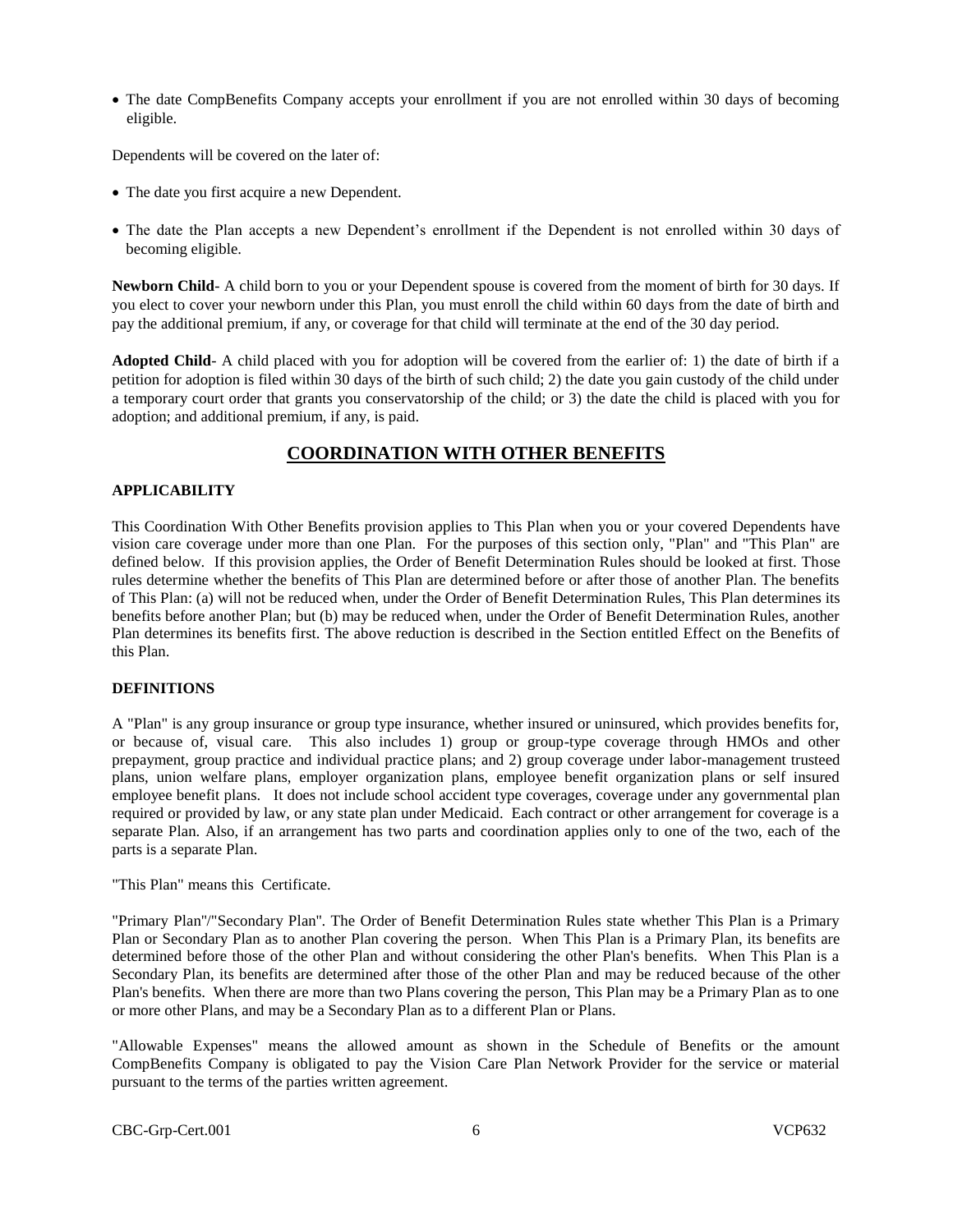"Claim Determination Period" means a benefit year. However it does not include any part of a year during which a person has no coverage under This Plan, or any part of a year before the date this provision or a similar provision takes effect.

# **ORDER OF BENEFIT DETERMINATION RULES**

This Plan determines its order of benefits using the first of the following rules which applies:

(a) The benefits of the Plan which covers the person as an employee, member or subscriber (that is, other than as a dependent) are determined before those of the Plan which covers the person as a dependent; except that if the person is also a Medicare beneficiary, Medicare is secondary to the Plan covering the person as a dependent and primary to the Plan covering the person as other than a dependent, then the benefits of the Plan covering the person as a dependent are determined before those of the Plan covering that person as other than a dependent. Except in the case of legal separation or divorce (further described below), when This Plan and another Plan cover the same child as a dependent of different persons, called "parents": (1) the benefits of the Plan of the parent whose birthday falls earlier in a year are determined before those of the Plan of the parent whose birthday falls later in that year; but (2) if both parents have the same birthday, the benefits of the Plan which covered the parent longer are determined before those of the Plan which covered the other parent for a shorter period of time. However, if the other Plan does not have the rule described immediately above, and if, as a result, the Plans do not agree on the Order of Benefits, the rule in the other Plan will determine the order of benefits.

(b) If two or more Plans cover a person as a dependent child of divorced or separated parents, benefits for the child are determined in this order: (1) first, the Plan of the parent with custody of the child; (2) then, the Plan of the spouse of the parent with custody of the child; and (3) finally, the Plan of the parent not having custody of the child. However, if the specific terms of a court decree state that one of the parents is responsible for the health care expenses of the child, and the entity obligated to pay or provide the benefits of the Plan of that parent has actual knowledge of those terms, the benefits of that Plan are determined first. This paragraph does not apply with respect to any Claim Determination Period or Plan Year during which any benefits are actually paid or provided before the entity has that actual knowledge.

(c) The benefits of a Plan which covers a person as an employee who is neither laid off, retired or continuing coverage under a right of continuation (or as a dependent of the person) are determined before those of a Plan which covers that person as a laid off, retired or continuing coverage (or as a dependent of that person). If the other Plan does not have this rule, and if, as a result, the Plans do not agree on the Order of Benefits, this rule is ignored.

(d) If none of the above rules determines the Order of Benefits, the benefits of the Plan which covered an employee, member, or subscriber longer are determined before those of the Plan which covered that person for the shorter time.

# **EFFECT ON THE BENEFITS OF THIS PLAN**

This section applies when this Plan is a Secondary Plan to one or more other Plans. In the event the benefits of This Plan may be reduced under this section. Such other Plan or Plans are referred to as ''the Other Plans".

The benefits of This Plan will be reduced when the sum of: (a) the benefits that would be payable for the Allowable Expenses under This Plan in the absence of this provision; and (b) the benefits that would be payable for the Allowable Expenses under the other plans, in the absence of provisions with a purpose like that of this provision, whether or not claim is made; exceeds those Allowable in a Claim Determination Period. In that case, the benefits of This Plan will be reduced so that they and the benefits payable under the Other Plans do not total more than those Allowable Expenses. When the benefits of This Plan are reduced as described above, each benefit is reduced in proportion. It is then charged against any applicable benefit limit of This Plan.

# **RIGHT TO RECEIVE AND RELEASE NEEDED INFORMATION**

Certain facts are needed to apply these rules. The Plan has the right to decide which facts are needed. CompBenefits Company may get needed facts from, or give them to, any other organization or person. CompBenefits Company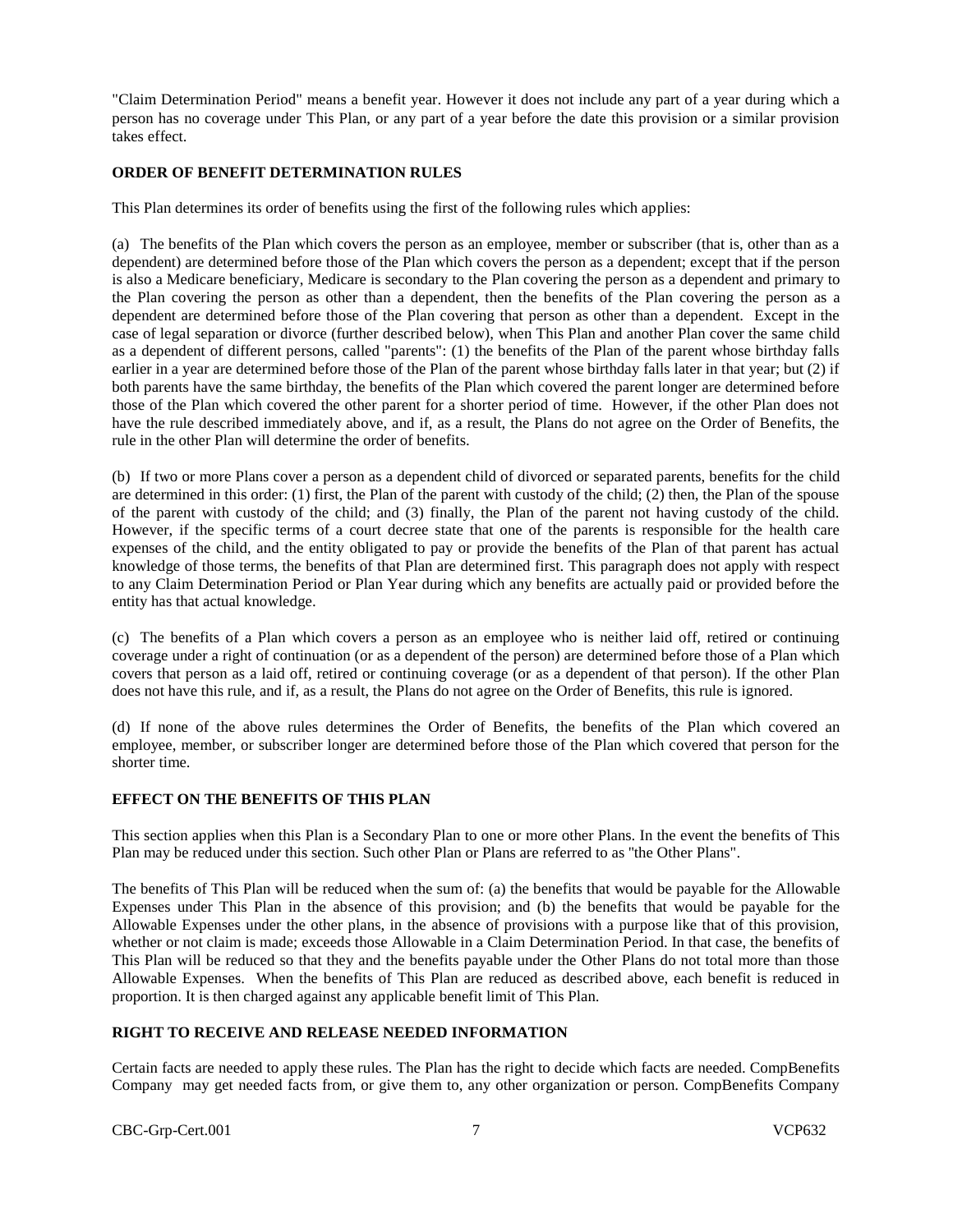need not tell, or get the consent of, any person to do this. Each person claiming benefits under This Plan must give CompBenefits Company any facts deemed necessary to pay the claim.

### **FACILITY OF PAYMENT**

A payment made under another Plan may include an amount which should have been paid under This Plan. If it does, CompBenefits Company may pay that amount to the organization which made that payment. That amount will then be treated as though it were a benefit paid under This Plan. CompBenefits Company will not have to pay that amount again. The term "payment made" includes providing benefits in the form of services, in which case, "payment made" means reasonable cash value of the benefits provided in the form of services.

# **RIGHT OF RECOVERY**

If the amount of the payments made by CompBenefits Company are more than should have paid under this provision, CompBenefits Company may recover the excess from one or more of: (a) the persons for whom payment has been made; (b) insurance companies or other organizations providing benefits under another Plan.

# **CONTRIBUTIONS AND COPAYMENTS**

**Payments**- It is agreed that in order for Member to be eligible for and entitled to receive benefits provided by this Certificate, The Plan must receive all Contributions in advance. The VisionCare Plan Network Provider must receive all Copayments for services rendered or materials obtained under the terms of the Plan.

**Grace Period**- The Contract under which this Certificate is issued has a thirty (30) day grace period. This provision means that if any required Contribution is not paid on or before the date it is due, it may be paid subsequently during the grace period. During the grace period, the Contract and this Certificate will stay in force. If full payment is not received within the thirty (30) day grace period, coverage will be terminated effective the first day of the grace period. Subscriber will be liable for the cost of all services and materials received during the grace period.

**Reinstatement –** Subscribers whose coverage is terminated for non-payment of Contributions prior to the expiration of thirty (30) day grace period only may have their coverage reinstated if a request for reinstatement is submitted by the Group for consideration by the Plan. The Plan may or may not agree to such request.

# **CHANGES IN CONTRIBUTIONS AND BENEFITS**

**Contract Changes-** The Plan may increase Copayments or delete, amend, or limit any benefits under the Contract upon not less than 90 days prior written notice to the Group prior to renewal of the Contract. It is the responsibility of the Group to notify all Members of any such changes to the Contract.

**Premium Changes**- Contributions charged by CompBenefits Company for coverage under the Plan may be changed upon not less than 90 days advance written notice to the Group. It is the responsibility of the Group to notify all Members of such change in Contributions.

# **GENERAL PROVISIONS**

**Incontestability** – In the absence of fraud, all statements made by the Subscriber are considered representations and not warranties during the first two years of coverage. The Plan may avoid providing coverage at any time if Subscriber makes a fraudulent statement in a written application.

**Conformity with Florida Law**- This Certificate shall be interpreted in accordance with the laws of the State of Florida and any action or claim, including arbitration, shall be brought within the State of Florida. Any statute, act, ordinance, rule or regulation of any governmental authority with jurisdiction over CompBenefits Company shall have the effect of amending this Certificate to conform with the minimum requirements thereof. In the event any portion of this Certificate is held to be void, it shall not affect any other provisions.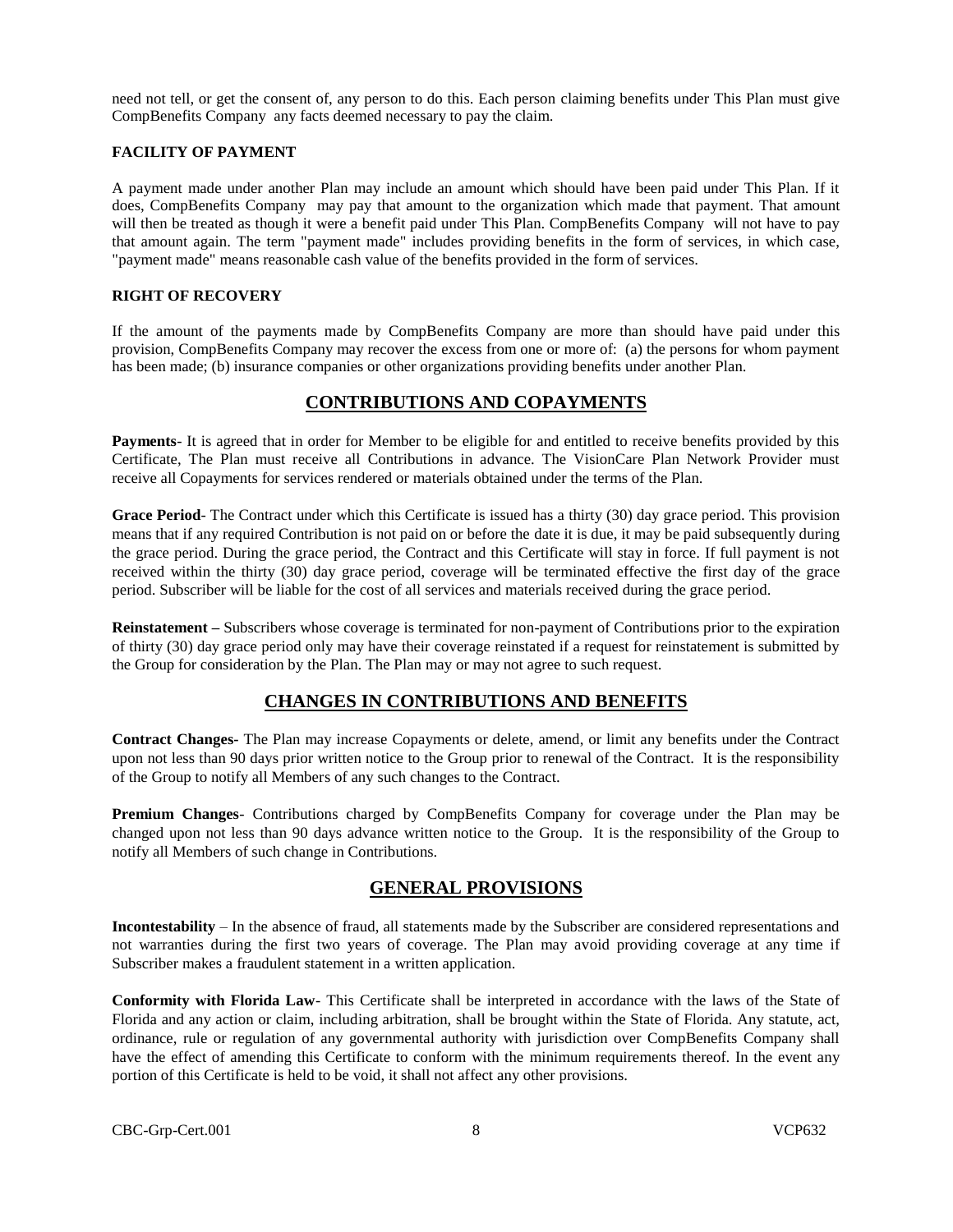**Notice of Independent Contractor Relationship –** The Plan assumes responsibility of fulfilling the terms of this Certificate. VisionCare Plan Network Providers are independent contractors, and the Plan cannot be held responsible for any damages incurred as a result of tort, negligence, breach of contract, or malpractice by a VisionCare Plan Network Provider for any damage which result from any defective or dangerous condition in or about any facility which services are rendered or materials are provided hereunder.

**Worker's Compensation Act –** The coverage under the Contract is not in lieu of and does not affect any requirement for coverage by any Worker's Compensation Act, or other similar legislation.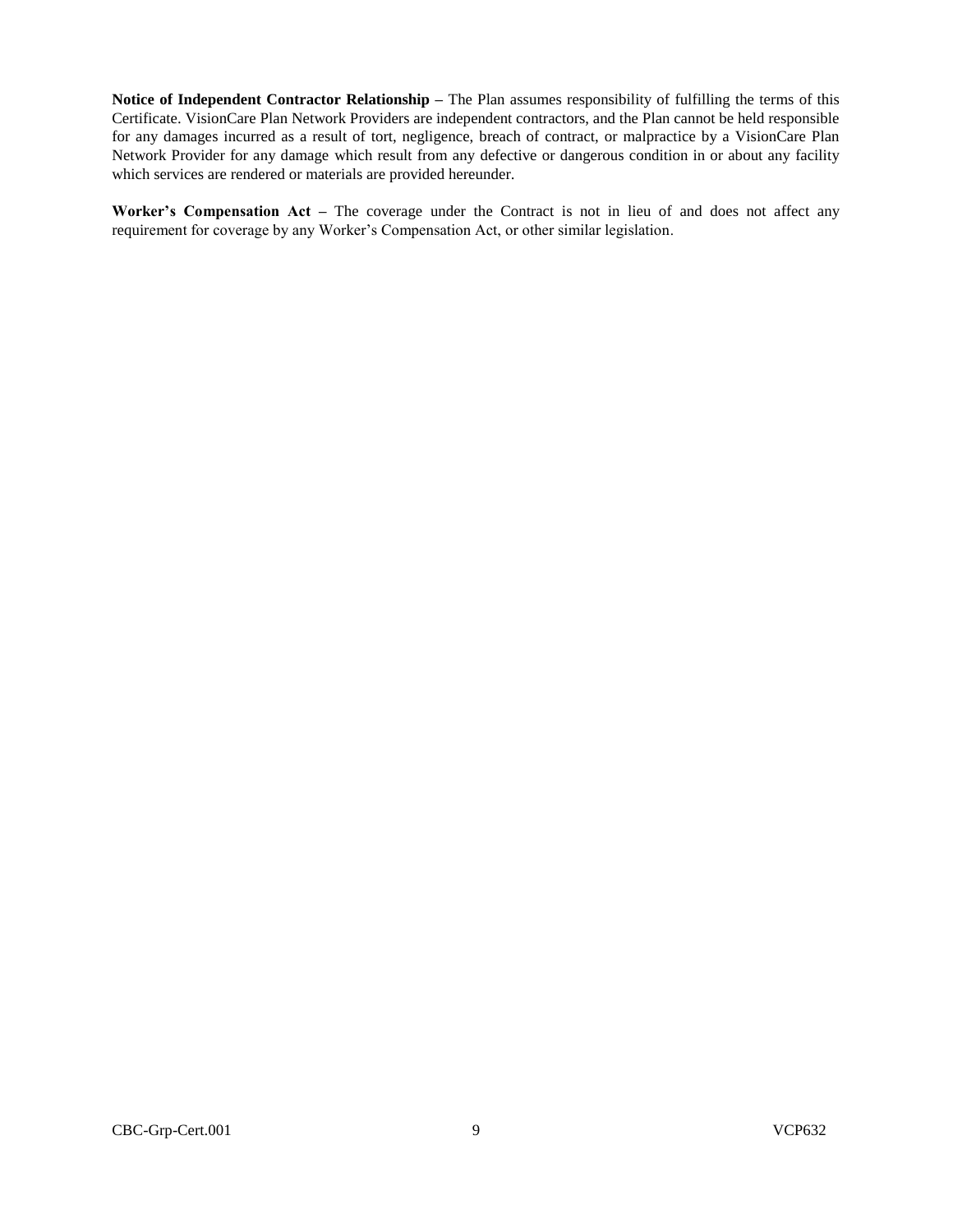# **SCHEDULE OF BENEFITS**

### **The following vision services and materials are only covered when provided by a VisionCare Plan Network Provider. The Member is responsible for payment of the applicable Copayment, if any.**

**Vision Examinations** - Each Insured is eligible for a comprehensive eye examination which shall include: 1) personal and family medical and ocular history; 2) visual acuity (unaided or acuity with present correction); 3) external exam; 4) pupillary exam; 5) visual field testing (confrontation); 6) internal exam (direct or indirect ophthalmoscopy recording cup disc ratio, blood vessel status and any abnormalities: 7) biomicroscopy (i.e. cover test); 8) tonometry; 9) refraction (with recorded visual acuity); 10) extra ocular muscle balance assessment; 11) diagnosis and treatment plan. We will cover such service once in any **12 month** period.

**Materials** - Where the vision examination shows new lenses or frames or both are necessary for proper visual health, such Materials will be covered, together with certain services as necessary. Services include, but are not limited to: (1) prescribing and ordering proper lenses; (2) assisting with selection of frames; (3) verifying accuracy of finished lenses; (4) proper fitting and adjustments.

**Lenses** - One pair of prescription lenses**\*** once in any **12 month** period.

**Frames** - One new frame once in any **24 month** period. The VisionCare Plan Network Provider will show the Insured the frames that the Plan covers in full. VisionCare Plan Providers can also order any currently provided frame that an Insured may find elsewhere. If an Insured selects a frame that costs more than the amount the Plan covers, the Insured is responsible for the difference in cost.

**Contact lenses when necessary** – One pair of contact lenses under the following circumstances and only if prior authorization from the Plan is obtained: 1) following cataract surgery without intraocular lens; 2) correction of extreme visual acuity problems not correctable with glasses; 3) Anisometropia greater than 5.00 diopters and aesthenopia or diplopia, with spectacles; 4) Keratoconus; or 5) monocular aphakia and/or binocular aphakia where the doctor certifies contact lenses are medically necessary for safety and rehabilitation to a productive life. Replacement will not be more often than once in any **12 month** period and only if prior authorization is obtained from the Plan. Not subject to the Copayment.

**Contact lenses when elective -** Benefits include: (1) the cost of an annual vision examination. Such benefit is subject to the Copayment (2) the cost of contact lenses available from a selection provided by a VisionCare Plan Network Provider, not subject to the Copayment; and (3) the cost of contact lenses, any fitting cost and follow-up visit up to a maximum of **\$150.00,** not subject to the Copayment. This benefit is in lieu of all other benefits and not available when benefits for eyeglasses are received. Replacement will not be more often than once in any **12 month** period.

**Co-Payment** - An Insured's Co-payment is:

- 1. Vision Examination **\$10**
- 2. Materials **\$10**

**\***Standard polycarbonate available at no additional charge for dependents less than 19 years old.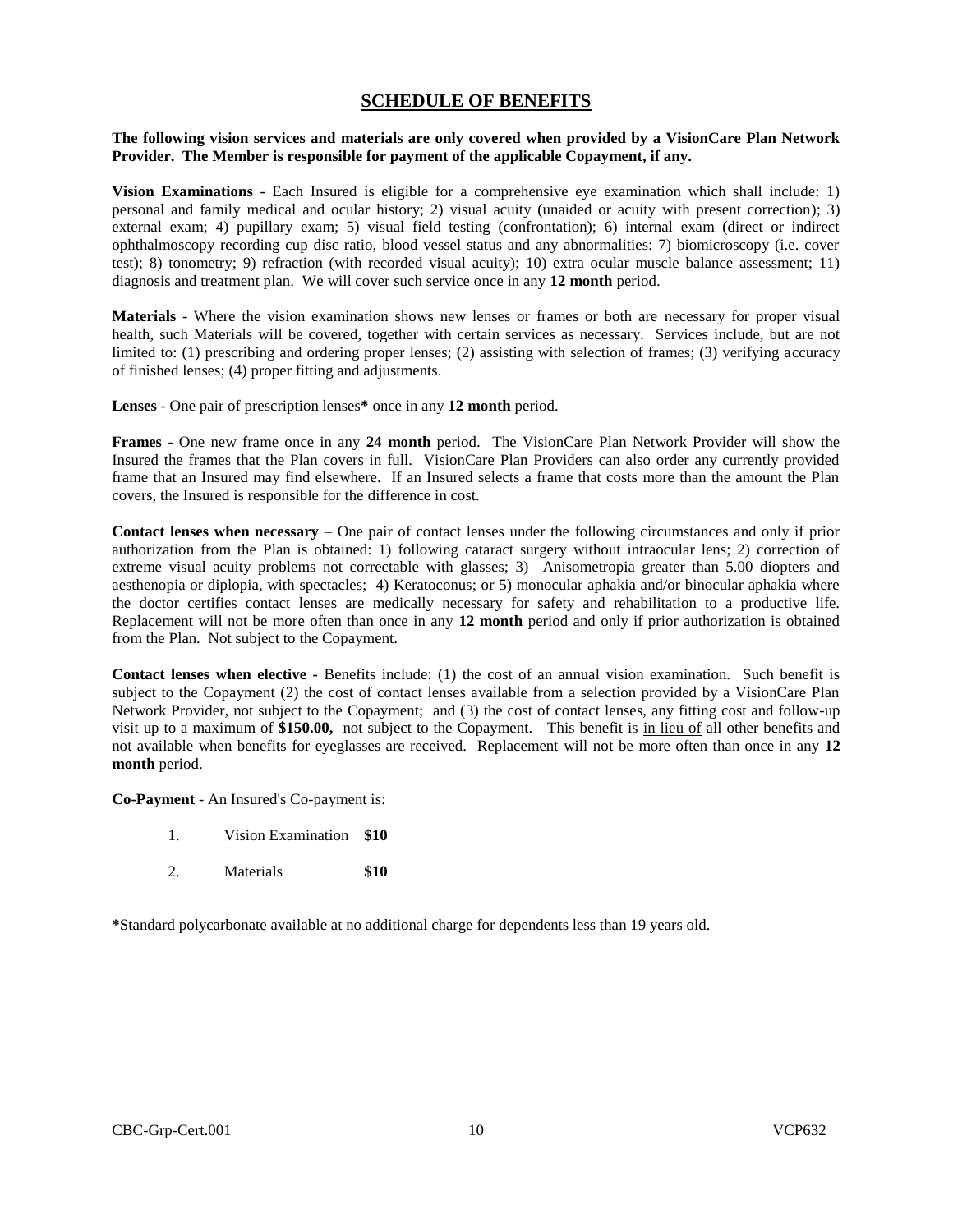**P. O. Box 14313 Lexington, KY 40512-4313 (866) 537-0229**

### **CERTIFICATE**

# **OF**

### **GROUP VISION INSURANCE**

This Certificate outlines the features of the Group Vision Insurance Policy issued to the Policyholder by CompBenefits Insurance Company (hereinafter referred to as "CompBenefits"). Read it carefully to become familiar with Your coverage. In this Certificate, the masculine pronouns include both masculine and feminine gender unless the context indicates otherwise. Your coverage may be terminated or amended in whole or in part under the terms and provisions of the Policy.

If you should have any questions, or to obtain coverage information or assistance in resolving complaints, please call (866) 537-0229.

Signed for CompBenefits Insurance Company

 $\rightarrow$ 

 Gerald L. Ganoni President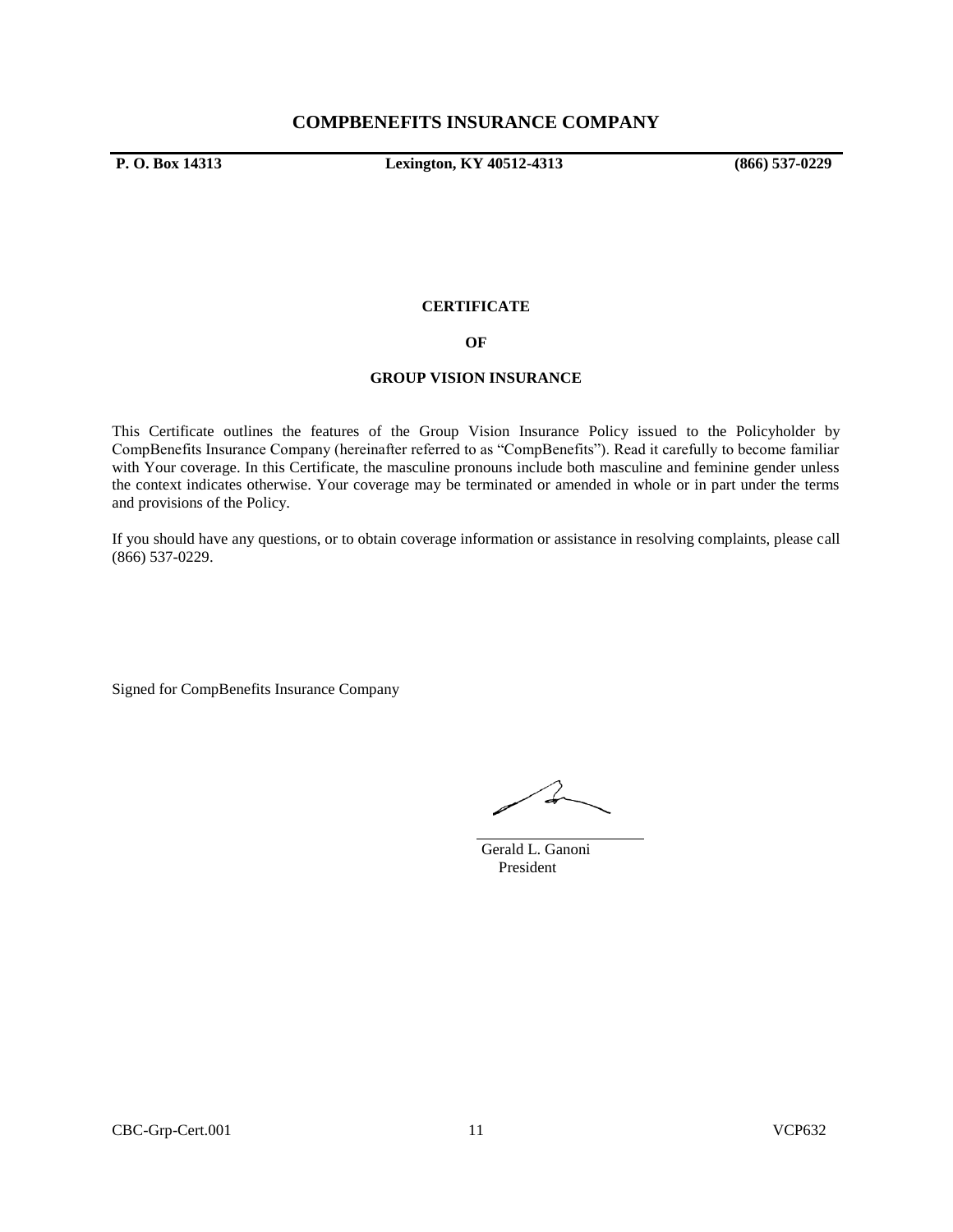# **TABLE OF CONTENTS**

|                                                                             | 14 |
|-----------------------------------------------------------------------------|----|
|                                                                             | 14 |
|                                                                             | 16 |
|                                                                             |    |
| Section VIII-Notice of Continuation of Group Health Coverage Rights (COBRA) | 18 |
|                                                                             | 18 |

# **SECTION I - DEFINITIONS**

**Copayment-** means the amount an Insured is required to pay when a covered service is rendered or covered Materials are purchased.

**Dependent**- means any of the following persons:

- 1. Your spouse;
- 2. Your child;

a) from birth to age 26 and dependent upon You for support; or

b) at least 26 years of age and:

i. primarily dependent upon You for support because of mental or physical handicap;

ii. was incapacitated and insured under Policy on his  $26<sup>th</sup>$  birthday; and

iii. continues to be incapacitated beyond his  $26<sup>th</sup>$  birthday.

A child also includes adopted children, as well as stepchildren, children placed in court-ordered custody, including foster children, living with You in a parent-child relationship.

**Group**- means the aggregate of individuals eligible to be covered under the Policy. Group also refers to the subgroup participating under the Policy for the benefit of its group members.

**Insured**- means You and Your Dependent(s) covered under the Policy.

**Materials**- means lenses, frame and contact lenses covered under the Policy.

**Policy**- means the Policy issued to the Policyholder.

**Policyholder** – means the Group to whom the Policy has been issued.

**Schedule of Benefits** - means the listing of benefits showing what is paid.

"**You**" and "**Your**" means the Certificateholder.

"**We**", "**Our**", "**Us**", and "**Plan**" means CompBenefits.

# **SECTION II - BECOMING INSURED**

Your Coverage Begins- You and Your Dependents are covered at 12:01 a.m. on the later of:

- 1. The first of the month following the date first eligible for coverage;
- 2. The date We accept Your enrollment, if You are not enrolled within 30 days of becoming eligible;
- 3. The date You first acquire a new Dependent;

CBC-Grp-Cert.001 12 VCP632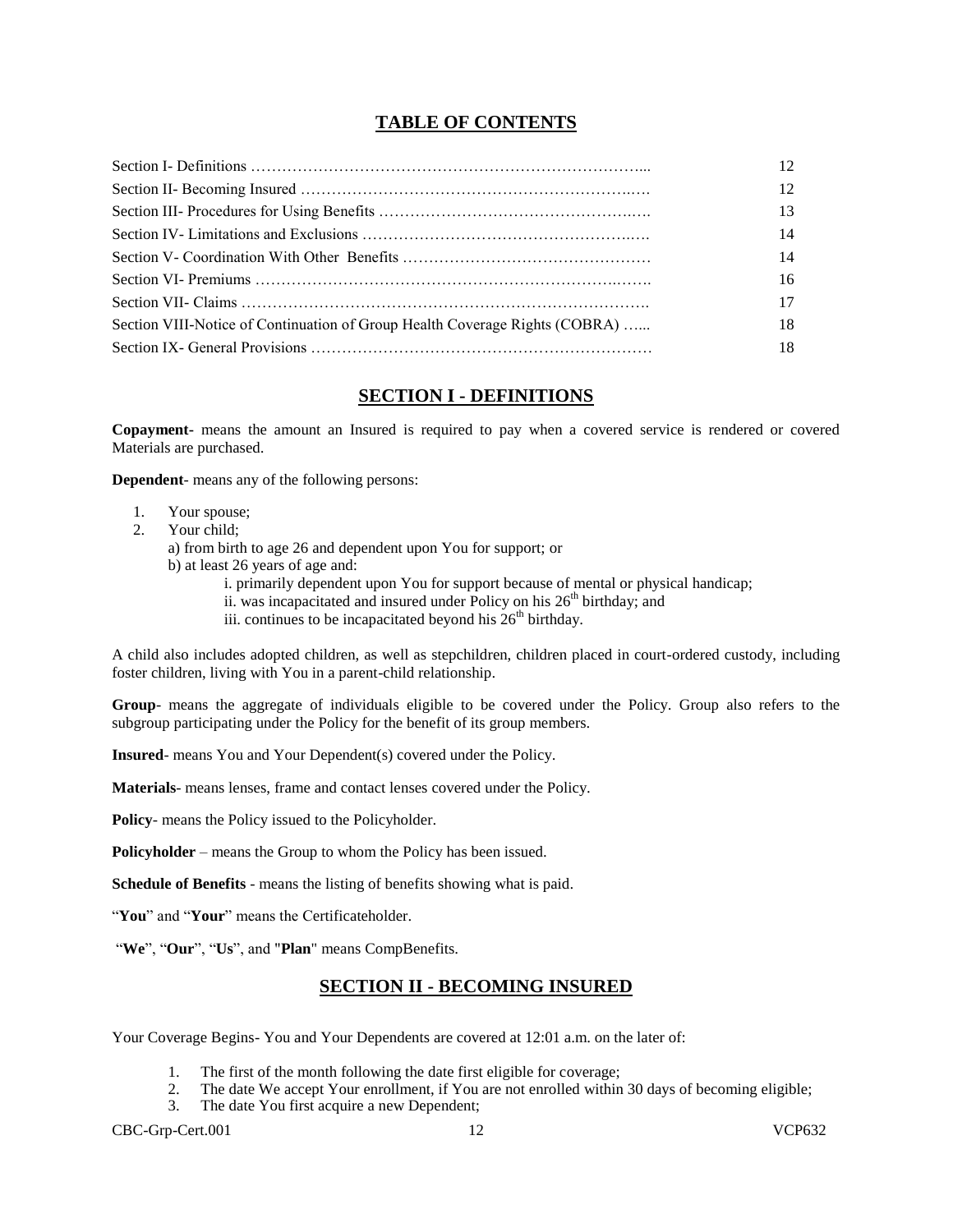4. The date We accept a Dependent's enrollment, if he is not enrolled within 30 days of becoming eligible.

**Newborn Child**- A child born to You or a covered Dependent is covered from the moment of birth for 30 days. If timely notice is given, Plan may not charge an additional premium for coverage of the newborn child for duration of the notice period. If timely notice is not given, Plan may charge an additional premium from the date of birth. If notice is given within 60 days of the birth of the child, Plan may not deny coverage for a child due to the failure of the Plan to timely notify the Plan of the birth the child.

**Adopted Children, Foster Children**- Benefits applicable to Your Dependent children also apply to an adopted child, court-ordered child or foster child placed in compliance with chapter 63, from the moment of placement in Your residence. In the case of a newborn child, coverage begins at the moment of birth if a written agreement to adopt such child has been entered into by You prior to the birth of the child, whether or not the agreement is enforceable. This section does not require coverage for an adopted child who is not ultimately placed in Your residence in compliance with chapter 63.

You must notify Us of the birth or placement of the adopted child not less than 30 days after the birth or placement in Your residence of a child adopted by You. If timely notice is given, We may not charge an additional premium for coverage of the child for the duration of the notice period. If timely notice is not given, We may charge an additional premium from the date of birth or placement. If notice is given within 60 days of the birth or placement of the child, We may not deny coverage for the child due to Your failure to timely notify Us of the birth or placement of the child.

**Your Coverage Ends**- Coverage for You and/or Your Dependent will end at 12:01 a.m. on the earlier of:

- 1. On the date the Policyholder tells Us that You and/or Your Dependent cease to be eligible for coverage;
- 2. The last day of the year in which Your Dependent is no longer a Dependent as defined;
- 3. Subject to the Grace Period provision, the last day of the month for which a premium has been paid; or
- 4. The date coverage ends for any class or Group to which You belong; or
- 5. The date the Policy ends.

If Your coverage ends it will not prejudice any existing claim. If service is being rendered at the time coverage ends for an Insured, We will continue to reimburse for such service to completion, but in no event beyond a 3-month period following the date coverage ended.

# **SECTION III-PROCEDURES FOR USING BENEFITS**

**Provider Choice -** The Insured may elect to receive services and Materials from either a VisionCare Plan Network Provider or a Non-VisionCare Plan Network Provider of his or her choice. When receiving services from a Non-VisionCare Plan Network Provider, You must obtain an Out-of-Network Claim Form located On our web site [www.myhumanavisioncare.com](http://www.myhumanavisioncare.com/) or You may call Customer Care at (866) 537-0229 and have the form mailed to You.

**Using a VisionCare Plan Network Provider** – Prior to receiving services, log on to our website at [www.humanavisioncare.com](http://www.humanavisioncare.com/) or call Customer Care (866) 537-0229 to obtain a list of participating VisionCare Plan Network Providers and to confirm Your eligibility for benefits under the Plan.

Once You have verified that the provider is a participating VisionCare Plan Network Provider and confirmed that You are eligible for benefits, please contact the provider to schedule an appointment. You must identify yourself as a VisionCare Plan member, have your group name and policy number available. The VisionCare Plan Network Provider will provide the covered service and bill the Plan directly. You will pay your Copayment and any extra costs for services and materials not covered by the Plan.

In the event You receive a prescription for corrective eyewear from the examining VisionCare Plan Network Provider, You may obtain Materials from that provider or another participating VisionCare Plan Network Provider.

CBC-Grp-Cert.001 13 VCP632 **Using a Non-VisionCare Plan Network Provider** - When an Insured elects to obtain services or purchase Materials from a Non-VisionCare Plan Network Provider, payment of benefits are based upon the VisionCare Plan Network allowance after deduction of the Copayment. The allowance and Copayment are shown in the Schedule of Benefits. The Insured must pay the Non-VisionCare Plan Network Provider in full for any service and/or Materials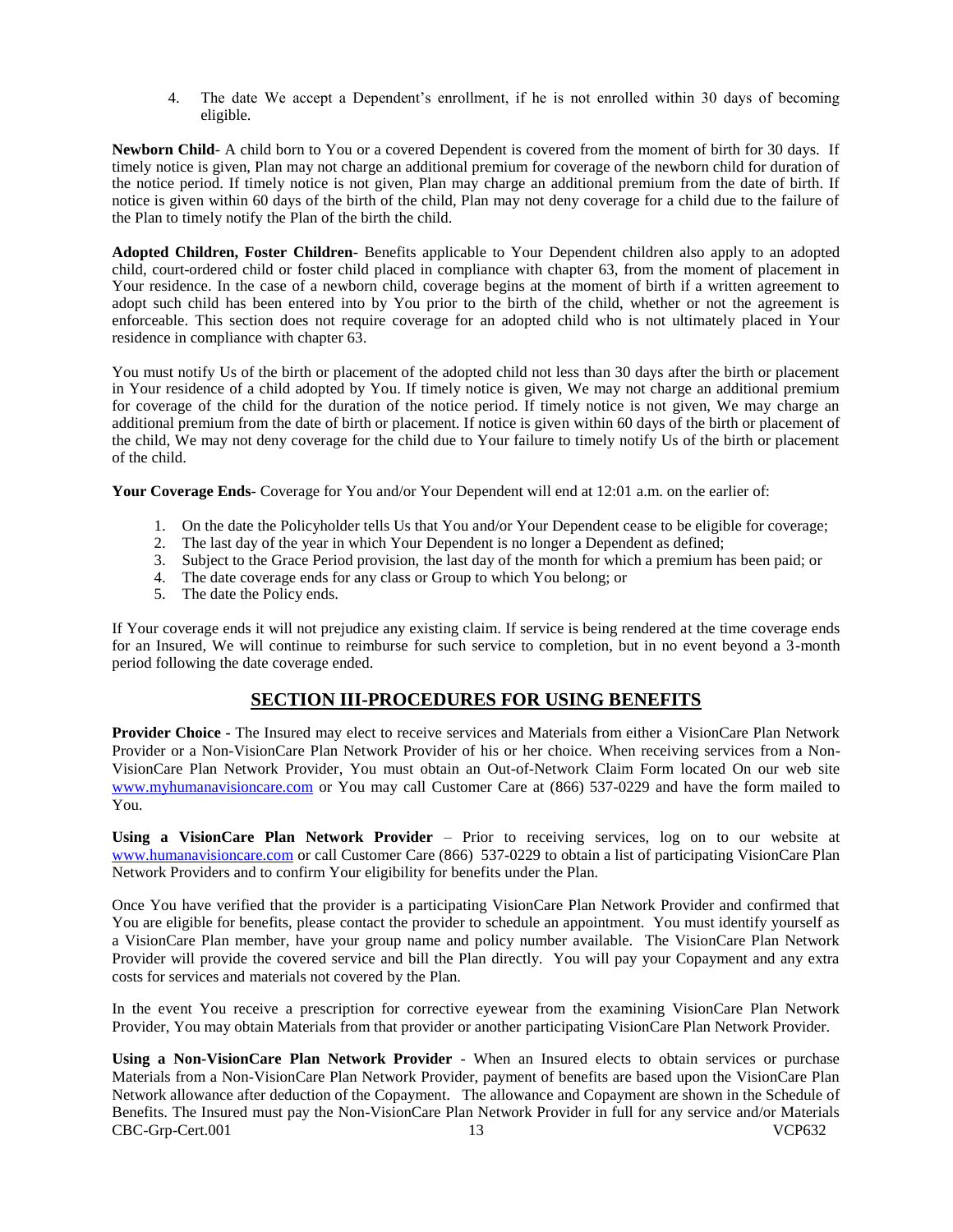at the time the service is rendered or the Materials are provided and then submit to Us an itemized statement of charges. The Insured is responsible for payment of the Copayment, the costs and fees associated with covered services or Materials in excess of the allowance as shown in the Schedule of Benefits, and any services or materials NOT covered by the Policy.

# **SECTION IV-LIMITATIONS AND EXCLUSIONS**

**Limitations -** In no event will coverage exceed the lesser of:

- 1. The actual cost of covered services or Materials;<br>2. The limits of the Policy, shown in the Schedule of
- 2. The limits of the Policy, shown in the Schedule of Benefits; or<br>
The allowance as shown in the Schedule of Benefits.
- The allowance as shown in the Schedule of Benefits.

Materials covered by the Policy that are lost or broken will only be replaced at normal intervals as provided for in the Schedule of Benefits.

We will pay only for the basic cost for lenses and frames covered by the Policy. The Insured is responsible for extras selected, including but not limited to:

- 1. Blended lenses;<br>2. Progressive mul
- Progressive multifocal lenses;
- 3. Photochromatic lenses; tinted lenses, sunglasses, prescription and plano;
- 4. Coating of lens or lenses;<br>5. Laminating of lens or lens
- Laminating of lens or lenses;
- 6. Groove, Drill or Notch, and Roll and Polish;
	- unless otherwise specifically listed as a covered benefit in the Schedule of Benefits.

**Exclusions** - We will not cover:

- 1. Orthoptic or vision training and any associated supplemental testing;
- 2. Two pair of glasses, in lieu of bifocals, trifocals or progressives;<br>3. Medical or surgical treatment of the eves:
- 3. Medical or surgical treatment of the eyes;<br>4. Any services and/or materials required by
- Any services and/or materials required by an Employer as a condition of employment;
- 5. Any injury or illness paid under any Workers' Compensation or similar law;<br>6. Sub-normal vision aids, aniseikonic lenses or non-prescription lenses:
- Sub-normal vision aids, aniseikonic lenses or non-prescription lenses;
- 7. Charges incurred after: (a) the Policy ends; or (b) the Insured's coverage under the Policy ends, except as stated in the Policy.
- 8. Experimental or non-conventional treatment or device;<br>9. Contact lenses, except as specifically covered by the Po
- Contact lenses, except as specifically covered by the Policy;
- 10. Hi Index, aspheric and non-aspheric styles<br>11 Oversized 61 and above lens or lenses:
- 11. Oversized 61 and above lens or lenses;<br>12. Cosmetic items, unless otherwise speci-
- Cosmetic items, unless otherwise specifically listed as a covered benefit in the Schedule of Benefits.

# **SECTION V-COORDINATION WITH OTHER BENEFITS**

# 1. APPLICABILITY.

This Coordination With Other Benefits provision applies to This Plan when You or Your covered dependents have vision care coverage under more than one Plan. For the purposes of this section only, "Plan" and "This Plan" are defined below. If this provision applies, the Order of Benefit Determination Rules should be looked at first. Those rules determine whether the benefits of This Plan are determined before or after those of another Plan. The benefits of This Plan: (a) will not be reduced when, under the Order of Benefit Determination Rules, This Plan determines its benefits before another Plan; but (b) may be reduced when, under the Order of Benefit Determination Rules, another Plan determines its benefits first. The above reduction is described in Section 4, Effect on the Benefits of This Plan.

# 2. DEFINITIONS.

CBC-Grp-Cert.001 14 VCP632 A "Plan" is any group insurance or group type insurance, whether insured or uninsured, which provides benefits for, or because of, vision care or treatment. This also includes 1) group or group-type coverage through HMOs and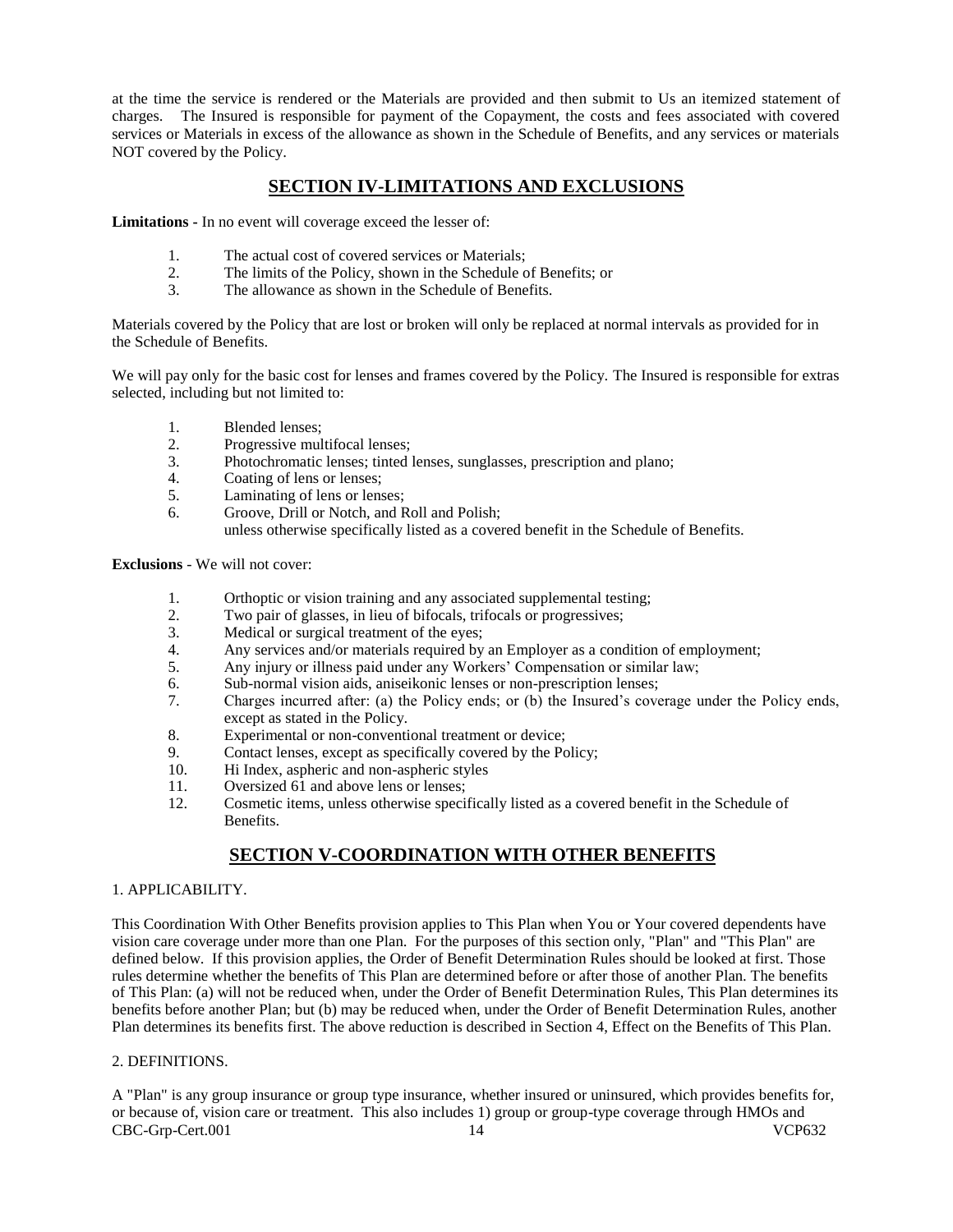other prepayment, group practice and individual practice plans; and 2) group coverage under labor-management trusteed plans, union welfare plans, employer organization plans, employee benefit organization plans or self insured employee benefit plans. It does not include school accident type coverages, coverage under any governmental plan required or provided by law, or any state plan under Medicaid. Each contract or other arrangement for coverage is a separate Plan. Also, if an arrangement has two parts and coordination applies only to one of the two, each of the parts is a separate Plan.

"This Plan" means this Policy.

"Primary Plan''/"Secondary Plan''. The Order of Benefit Determination Rules state whether This Plan is a Primary Plan or Secondary Plan as to another Plan covering the person. When This Plan is a Primary Plan, its benefits are determined before those of the other Plan and without considering the other Plan's benefits. When This Plan is a Secondary Plan, its benefits are determined after those of the other Plan and may be reduced because of the other Plan's benefits. When there are more than two Plans covering the person, This Plan may be a Primary Plan as to one or more other Plans, and may be a Secondary Plan as to a different Plan or Plans.

"Allowable Expenses" means the allowed amount as shown in the Schedule of Benefits.

"Claim Determination Period" means a benefit year. However it does not include any part of a year during which a person has no coverage under This Plan, or any part of a year before the date this provision or a similar provision takes effect.

### 3. ORDER OF BENEFIT DETERMINATION RULES.

This Plan determines its order of benefits using the first of the following rules which applies:

- (a) The benefits of the Plan which covers the person as an employee, member or subscriber (that is, other than as a dependent) are determined before those of the Plan which covers the person as a dependent; except that if the person is also a Medicare beneficiary, Medicare is secondary to the Plan covering the person as a dependent and primary to the Plan covering the person as other than a dependent, then the benefits of the Plan covering the person as a dependent are determined before those of the Plan covering that person as other than a dependent. Except in the case of legal separation or divorce (further described below), when This Plan and another Plan cover the same child as a dependent of different persons, called "parents":
	- (1) the benefits of the Plan of the parent whose birthday falls earlier in a year are determined before those of the Plan of the parent whose birthday falls later in that year; but
	- (2) if both parents have the same birthday, the benefits of the Plan which covered the parent longer are determined before those of the Plan which covered the other parent for a shorter period of time. However, if the other Plan does not have the rule described immediately above, and if, as a result, the Plans do not agree on the Order of Benefits, the rule in the other Plan will determine the order of benefits.
- (b) If two or more Plans cover a person as a dependent child of divorced or separated parents, benefits for the child are determined in this order:  $(1)$  first, the Plan of the parent with custody of the child;  $(2)$  then, the Plan of the spouse of the parent with custody of the child; and (3) finally, the Plan of the parent not having custody of the child. However, if the specific terms of a court decree state that one of the parents is responsible for the health care expenses of the child, and the entity obligated to pay or provide the benefits of the Plan of that parent has actual knowledge of those terms, the benefits of that Plan are determined first. This paragraph does not apply with respect to any Claim Determination Period or Plan Year during which any benefits are actually paid or provided before the entity has that actual knowledge.
- (c) The benefits of a Plan which covers a person as an employee who is neither laid off, retired or continuing coverage under a right of continuation (or as a dependent of the person) are determined before those of a Plan which covers that person as a laid off, retired or continuing coverage (or as a dependent of that person). If the other Plan does not have this rule, and if, as a result, the Plans do not agree on the Order of Benefits, this rule is ignored.(d)If none of the above rules determines the Order of Benefits, the benefits of the Plan which covered an employee, member, or subscriber longer are determined before those of the Plan which covered that person for the shorter time.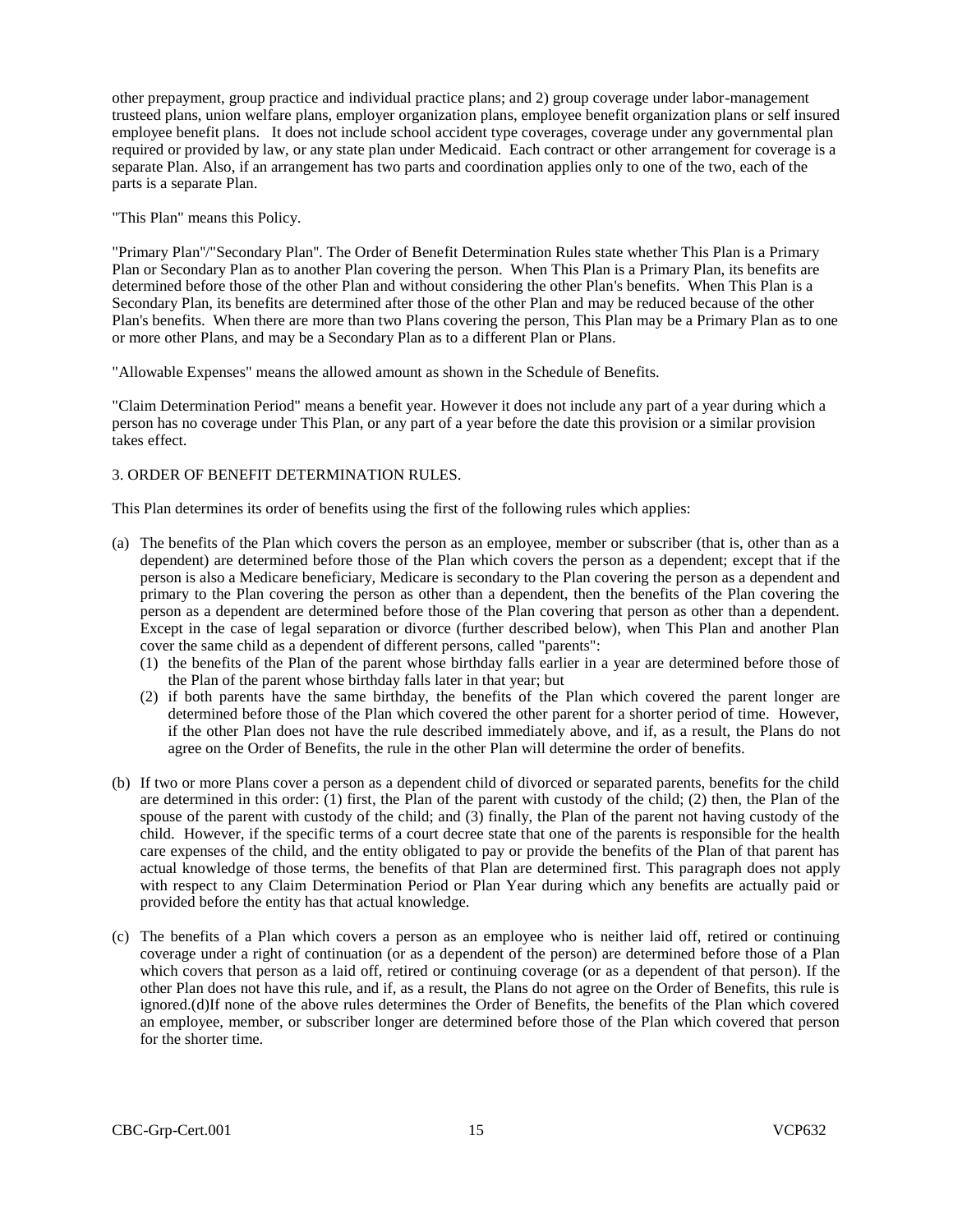#### 4. EFFECT ON THE BENEFITS OF THIS PLAN.

This section applies when, in accordance with Section 3. Order of Benefit Determination Rules, This Plan is a Secondary Plan to one or more other Plans. In the event the benefits of This Plan may be reduced under this section. Such other Plan or Plans are referred to as ''the Other Plans".

The benefits of This Plan will be reduced when the sum of: (a) the benefits that would be payable for the Allowable Expenses under This Plan in the absence of this provision; and (b) the benefits that would be payable for the Allowable Expenses under the other plans, in the absence of provisions with a purpose like that of this provision, whether or not claim is made; exceeds those Allowable in a Claim Determination Period. In that case, the benefits of This Plan will be reduced so that they and the benefits payable under the Other Plans do not total more than those Allowable Expenses. When the benefits of This Plan are reduced as described above, each benefit is reduced in proportion. It is then charged against any applicable benefit limit of This Plan.

### 5. RIGHT TO RECEIVE AND RELEASE NEEDED INFORMATION.

Certain facts are needed to apply these rules. CompBenefits has the right to decide which facts are needed. CompBenefits may get needed facts from, or give them to, any other organization or person. CompBenefits need not tell, or get the consent of, any person to do this. Each person claiming benefits under This Plan must give CompBenefits any facts deemed necessary to pay the claim.

### 6. FACILITY OF PAYMENT.

A payment made under another Plan may include an amount which should have been paid under This Plan. If it does, CompBenefits may pay that amount to the organization which made that payment. That amount will then be treated as though it were a benefit paid under This Plan. CompBenefits will not have to pay that amount again. The term "payment made" includes providing benefits in the form of services, in which case, "payment made" means reasonable cash value of the benefits provided in the form of services.

### 7. ERRORS RELATED TO YOUR COVERAGE.

The Plan has the right to correct benefit payments made in error. Providers and/or You have the responsibility to return any overpayments to the Plan. The Plan has the responsibility to make additional payment if any underpayments have been made.

# **SECTION VI-PREMIUMS**

**Premium Payments** - All premiums are payable in advance for coverage under the Policy on the first day of each calendar month in accordance with the premium rate schedules of CompBenefits in effect for each premium due date.

**Grace Periods** - A grace period of 31 days is allowed for payment of each premium due after the first premium, during such grace period the Policy shall continue in force, unless the Group has given the Plan written notice of discontinuance in advance of the date of discontinuance and in accordance with the terms of the Policy. If any premium is not paid prior to the end of the grace period, the coverage to which the premium applies will lapse at the end of the grace period. We will charge a pro-rata premium for the time coverage under the Policy remained in force for any Group during such grace period.

**Change in Premiums** - Premiums are payable to CompBenefits or Our authorized agent. Premiums may be increased for a Policy period on the anniversary date of the Policy. Notice of the maximum amount of a premium increase will be mailed to the Policyholder not less than 90 days prior to the anniversary of the Policy period.

**Reinstatement** - If any renewal premium is not paid within the time granted the Policyholder for payment, a subsequent acceptance of premium by CompBenefits or by any agent authorized by CompBenefits to accept such premium, without requiring in connection therewith an application for reinstatement, shall reinstate the policy; provided, that if CompBenefits or such agent requires an application for reinstatement and issues a conditional receipt for the premium tendered, the Policy will be reinstated upon approval of such application by CompBenefits, or lacking approval, upon the forty-fifth day following the date of such conditional receipt unless CompBenefits has previously notified the Policyholder in writing of its disapproval of such application. The reinstated policy shall cover only loss resulting from such accidental injury as may be sustained after the date of reinstatement and loss due

CBC-Grp-Cert.001 16 16 VCP632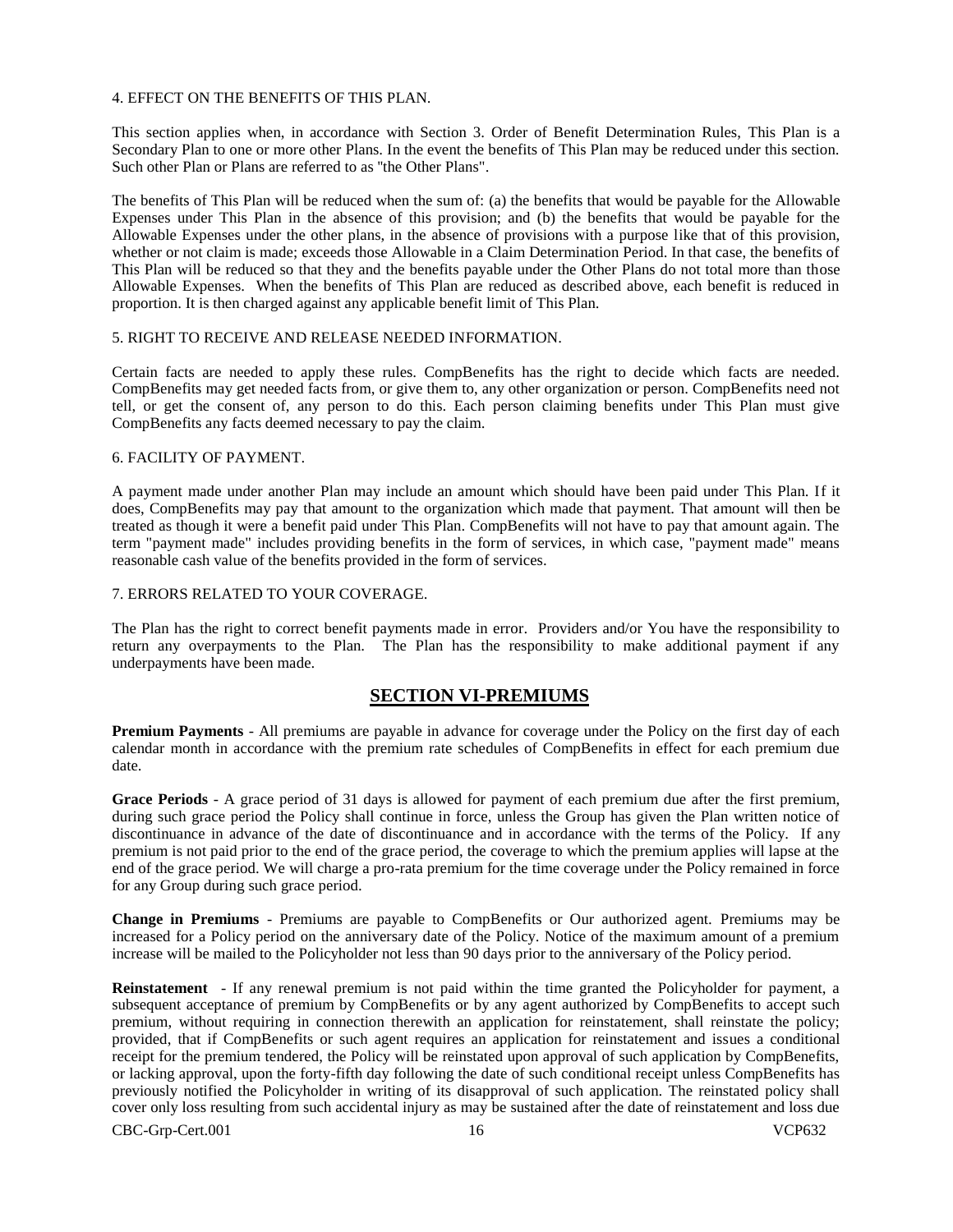to such sickness as may begin more than ten (10) days after such date. In all other respects, the Policyholder and CompBenefits shall have the same rights thereunder as they had under the Policy immediately before the due date of the defaulted premium, subject to any provisions endorsed hereon or attached hereto in connection with the reinstatement. Any premium accepted in connection with a reinstatement shall be applied to a period for which premium has not been previously paid, but not to any period more than sixty (60) days prior to the date of reinstatement.

**Termination -** This Policy may be terminated if CompBenefits elects to discontinue offering this type of group insurance coverage by this form of Policy or if CompBenefits elects to discontinue all types of coverage, in accordance with applicable state and federal laws. You will receive at least one hundred-eighty (180) days advance notice prior to such discontinuance. Unless otherwise permitted under state law, except for nonpayment of the required premium or the failure to meet continued underwriting standards, CompBenefits will not terminate this Policy prior to the first anniversary date of the Effective Date of the Policy as specified herein. Termination by CompBenefits will be without prejudice to any expenses originating prior to the effective date of termination.

This section does not apply to a termination for nonpayment of premium by the Policyholder. In the event that the Policyholder fails in a timely manner to pay premiums, the Policy will terminate on the expiration date of the grace period.

# **SECTION VII-CLAIMS**

**Notice of Claim** - Written notice of claim must be given to Us within 60-days after the occurrence or commencement of loss covered by the Policy, or as soon thereafter as reasonably possible. Notice given by or on behalf of You or Your beneficiary to Us at P.O. Box 14312, Lexington, KY 40512-4312, or to Our authorized agent, with information sufficient to identify the Insured, shall be deemed notice to Us.

**Claim Forms** - You can get the forms You need for claiming benefits by calling Us at (866) 537-0229 or writing Us at P.O. Box 14312, Lexington, KY 40512-4312. If the forms are not sent to You before the expiration of 15 days after the giving of notice, You shall be deemed to have complied with the requirements of the Policy as to proof of loss upon submitting, within the time fixed in the Policy for filing proof of loss, written proof covering the occurrence, character, and extent of the loss for which claim is made.

**Time of Payment of Claims** - Indemnities payable under this Policy for any loss, other than loss for which the Policy provides any periodic payment, will be paid immediately upon receipt of due written proof of such loss. Subject to due written proof of loss, all accrued indemnities for loss for which the Policy provides periodic payment will be paid monthly and any balance remaining unpaid upon the termination of liability will be paid immediately upon receipt of due written proof.

**Proof of Loss** – Written proof of loss must be furnished to Us at P.O. Box 14312, Lexington, KY 40512-4312 in the case of claim for loss for which the Policy provides any periodic payment contingent upon continuing loss within 90-days after the termination period for which We are liable and, in the case of claim for any other loss, within 90 days after the date of such loss. Failure to furnish such proof within the time required shall not invalidate nor reduce any claim if it was not reasonably possible to give proof within such time, provided such proof is furnished as soon as reasonably possible and in no event, except in the absence of legal capacity, later than one year from the time proof is otherwise required.

**Legal Action** - No action at law or in equity shall be brought to recover on the Policy prior to the expiration of 60 days after written proof of loss has been furnished in accordance with the requirements of the Policy. No such action shall be brought after the expiration of the applicable statute of limitations from the time written proof of loss is required to be furnished.

# **SECTION VIII- NOTICE OF CONTINUATION OF GROUP HEALTH COVERAGE RIGHTS (COBRA) FOR GROUPS SIZE 20 OR MORE**

If Your insurance terminates in accordance with the other terms of this Policy, it will be reinstated as of the date of termination if You elect to continue the insurance in force as described in this section. You may elect to continue insurance if You are currently insured under this Policy, and if such insurance is terminating due to any of the following Qualifying Events:

CBC-Grp-Cert.001 17 VCP632 1. Termination of Your employment (for reasons other than gross misconduct);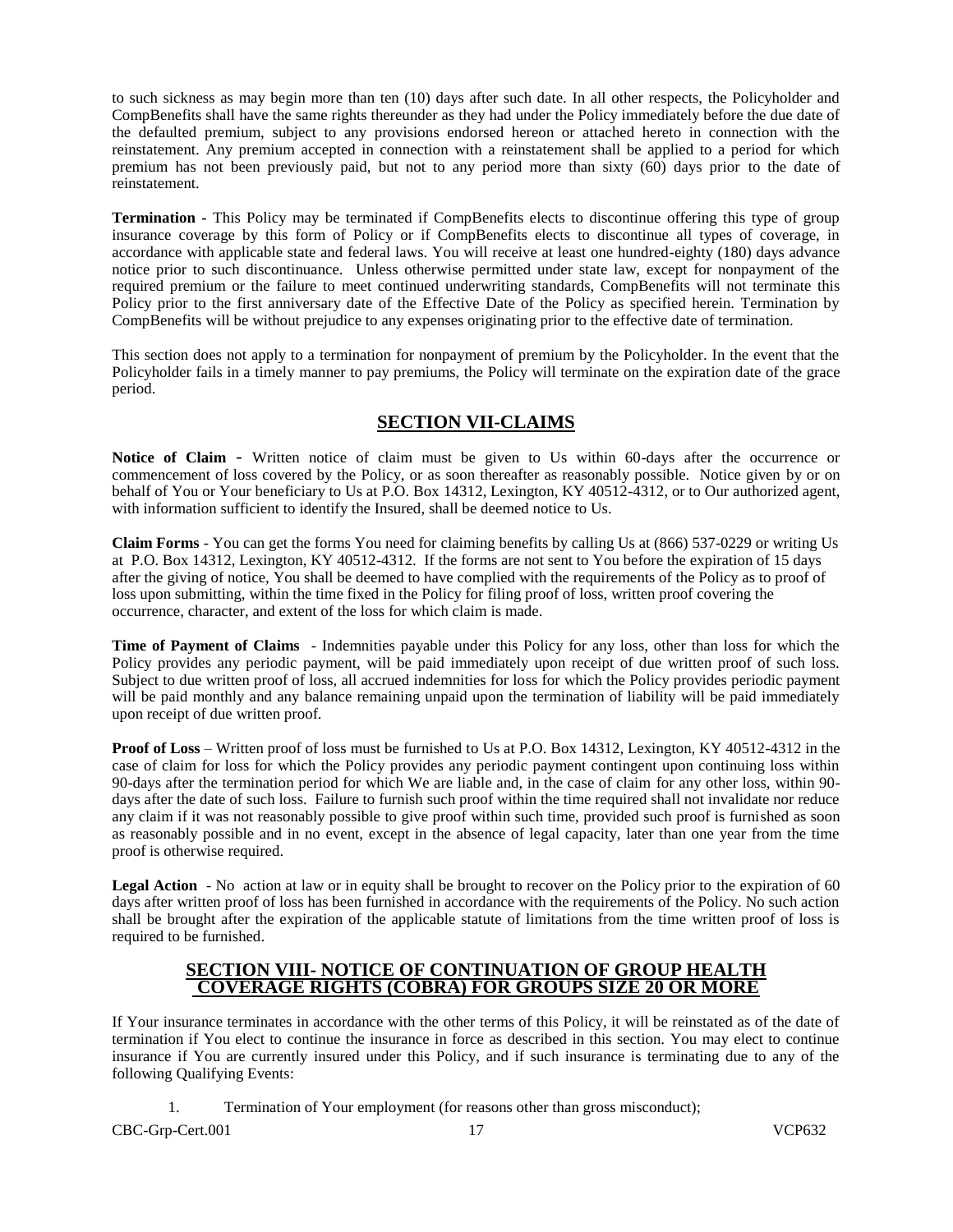- 2. Reduction of work hours including lay-off;
- 3. Death of the Certficateholder;
- 4. Divorce or legal separation;
- 5. A child ceases to be a dependent as defined in this Policy;
- 6. The Policyholder files for a Chapter 11 bankruptcy petition, and as a result to this You suffer a loss of coverage under Your retiree coverage.

The maximum continuation of coverage period with respect to a reason described above is: (1) 18 months with respect to 1 or 2 above. However, if You are disabled as determined under Title II or XVI of the Social Security Act at the time of the Qualifying Event or any time during the first 60 days of continuation coverage, then You and any other non-disabled eligible individuals will be eligible for an additional 11 months; (2) 36 months with respect to 3, 4 or 5 above; (3) With respect to 6 above, lifetime coverage for You, whereas Your Dependents will be covered until the earlier of: (a) Your death; or (b) death of the Dependent. If, while insurance is being continued, further qualifying events occur which would entitle You to again elect continuation, the total period of continuation may not exceed 36 months from the date the initial continuation commenced, other than the coverage due to bankruptcy filing as described above.

It is Your responsibility to notify the Policyholder of the occurrence of a Qualifying Event other than termination of employment or reduction in work hours. You must notify the Policyholder within 60 days.

It is the responsibility of the Policyholder to provide You with written notice of Your right to continue coverage under this Section. Such notice will also contain the amount of monthly premium You must pay to continue coverage and the time and manner in which such payments must be made.

To continue coverage under this Policy You must notify the Policyholder of Your election within 60 days of the latest of: (1) the date of Qualifying Event; (2) the date of the loss of coverage; or (3) The date the Policyholder sends notice of the right to continue coverage.

Payment for the cost of insurance for the period preceding the election must be made to the Policyholder within 45 days after the date of such election. Subsequent payments are to be made to the Policyholder in the manner described by the Policyholder in the notice. The Policyholder will remit the payments to CompBenefits.

Continuation of insurance will terminate at the earliest of the following dates: (1) The end of the maximum continuation of coverage period; (2) The last day of the period of coverage for which premiums have been paid, if You fail to make a premium payment when due; (3) Your becoming covered under another group vision care plan as employee, spouse or dependent child; however, coverage will continue for a pre-existing condition for which treatment has already commenced and which is excluded or limited by the other group vision plan; (4) Discontinuance of this vision care benefit provision; or (5) The date Your employer ceases to provide any group vision plan.

# **SECTION IX-GENERAL PROVISIONS**

**Representations and Warranties -** All statements made by any Insured or the Group are deemed representations and not warranties. No statement made by any person insured may be used in any contest unless a copy of the instrument containing the statement is or has been furnished to You, or in the event of Your death or incapacity, Your beneficiary or personal representative.

**Worker's Compensation Act** - The coverage under the Policy is not in lieu of and does not affect any requirement for coverage by any Worker's Compensation Act, or other similar legislation.

**Conformity with State Statutes -** Any provision of the Policy which, on its effective date, is in conflict with the statutes of the state in which the Insured resides on such date is hereby amended to conform to the minimum requirements of such statutes.

**Time Limit on Certain Defenses** - After the Policy has been in force for a period of two (2) years during the lifetime of the Insured, excluding any period during which the Insured is disabled, it shall become incontestable as to the statements contained in the application.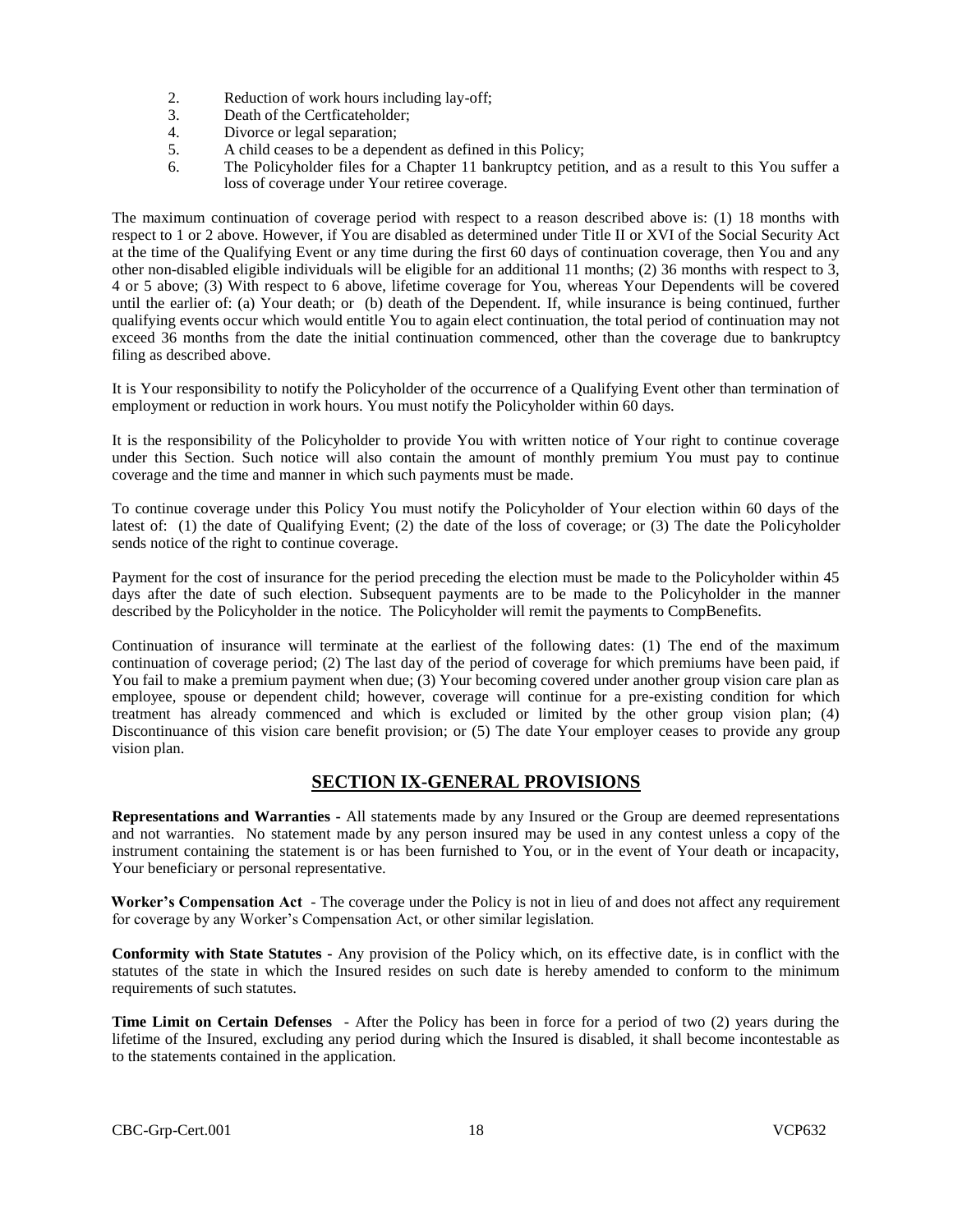# **SCHEDULE OF BENEFITS**

#### **The following vision services and materials are covered up to the Allowance shown below.**

**Vision Examinations** - Each Insured is eligible for a comprehensive eye examination which shall include: 1) personal and family medical and ocular history; 2) visual acuity (unaided or acuity with present correction); 3) external exam; 4) pupillary exam; 5) visual field testing (confrontation); 6) internal exam (direct or indirect ophthalmoscopy recording cup disc ratio, blood vessel status and any abnormalities: 7) biomicroscopy (i.e. cover test); 8) tonometry; 9) refraction (with recorded visual acuity); 10) extra ocular muscle balance assessment; 11) diagnosis and treatment plan. We will cover such service once in any **12 month** period.

**Materials** - Where the vision examination shows new lenses or frames or both are necessary for proper visual health, such Materials will be covered, together with certain services as necessary. Services include, but are not limited to: (1) prescribing and ordering proper lenses; (2) assisting with selection of frames; (3) verifying accuracy of finished lenses; (4) proper fitting and adjustments.

**Lenses** - One pair of prescription lenses once in any **12 month** period.

**Frames** - One new frame once in any **24 month** period.

**Contact lenses when necessary** – One pair of contact lenses under the following circumstances and only if prior authorization from the Plan is obtained: 1) following cataract surgery without intraocular lens; 2) correction of extreme visual acuity problems not correctable with glasses; 3) Anisometropia greater than 5.00 diopters and aesthenopia or diplopia, with spectacles; 4) Keratoconus; or 5) monocular aphakia and/or binocular aphakia where the doctor certifies contact lenses are medically necessary for safety and rehabilitation to a productive life. Replacement will not be more often than once in any **12 month** period and only if prior authorization is obtained from the Plan.

**Contact lenses when elective -** Benefits include: (1) The cost of an annual vision examination; and (2) the cost of contact lenses, any fitting cost and follow-up visit up to a maximum of **\$75.00**. This benefit is in lieu of all other benefits and not available when benefits for eyeglasses are received. Replacement will not be more often than once in any **12 month** period.

**Allowance –** Vision benefits received from Non-VisionCare Plan Network Providers will be reimbursed according to the following schedule.

| Vision Examination            | \$40  |
|-------------------------------|-------|
| Single Vision Lens            | \$40  |
| Bifocal Lens                  | \$60  |
| Trifocal Lens                 | \$80  |
| Lenticular Lens               | \$80  |
| Contact Lenses when elective  | \$75  |
| Contact Lenses when necessary | \$100 |
| Frame                         | \$60  |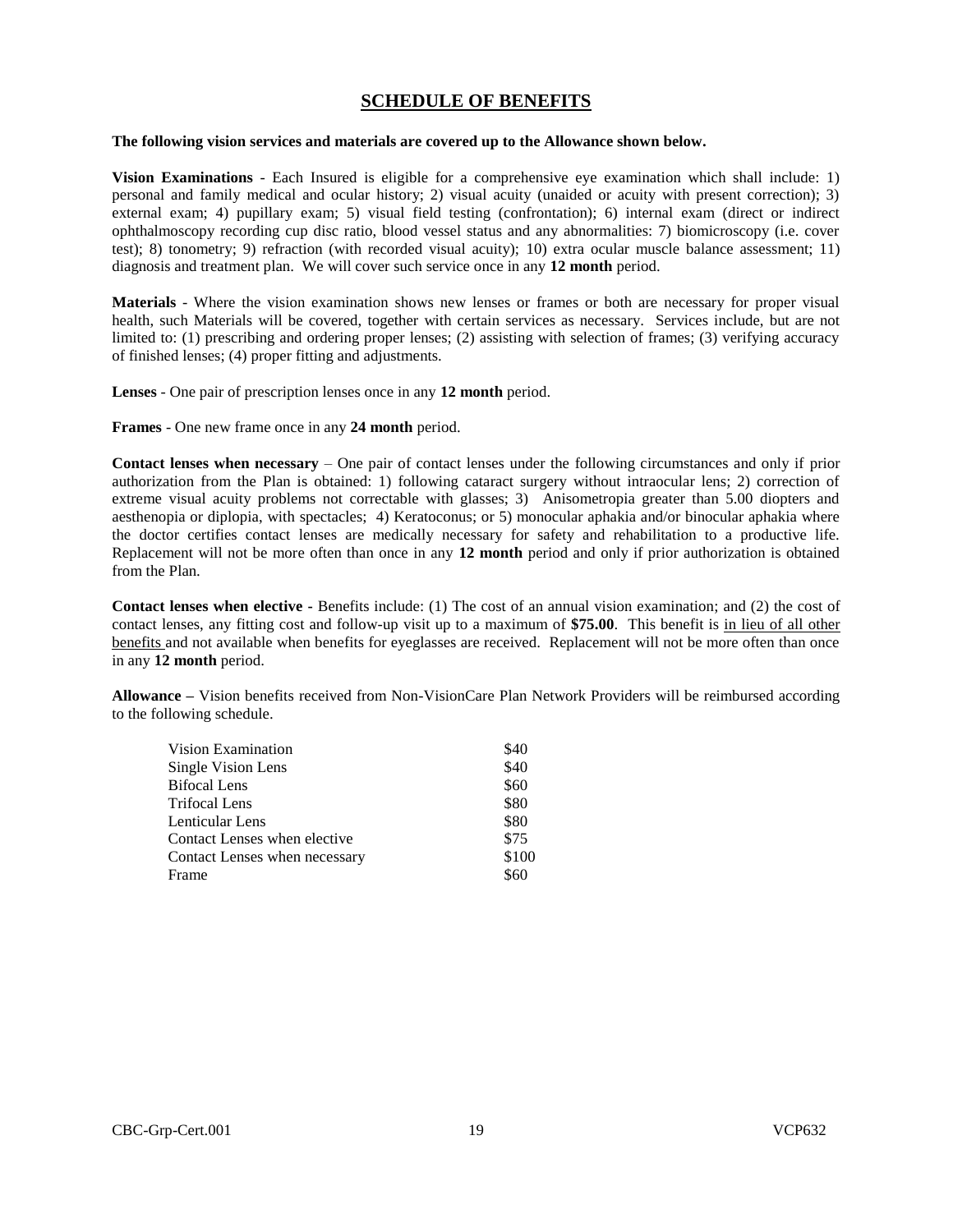**WHEN COVERED SERVICES ARE OBTAINED FROM A VISIONCARE PLAN NETWORK PROVIDER, THE INSURED IS ONLY RESPONSIBLE FOR THE CO-PAYMENT AMOUNT LISTED ABOVE.**

**WHEN SERVICES ARE OBTAINED FROM A NON-VISIONCARE PLAN NETWORK PROVIDER, PAYMENT OF BENEFITS ARE BASED UPON THE VISIONCARE PLAN ALLOWANCE.**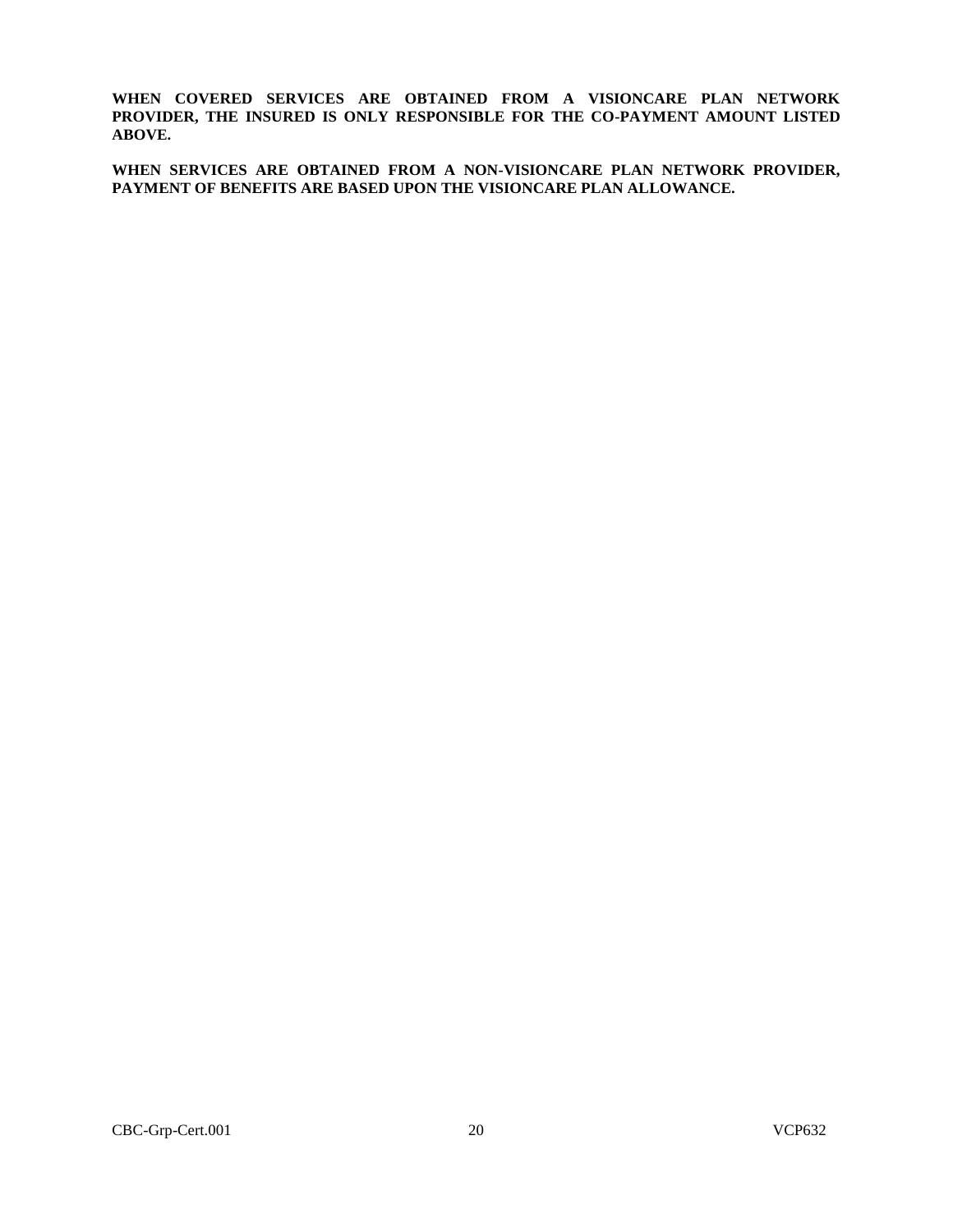# **Notices**

**The following pages contain important information about Humana's claims procedures and certain federal laws. There may be differences between the Certificate of Insurance and this Notice packet. There may also be differences between this notice packet and state law. The Plan participant is eligible for the rights more beneficial to the participant.**

**This section includes notices about:**

**Claims and Appeal Procedures**

**Federal Legislation**

**Medical Child Support Orders**

**Continuation of Coverage for Full-time Students During Medical Leave of Absence**

**General Notice of COBRA Continuation of Coverage Rights** 

**Tax Equity and Fiscal Responsibility Act of 1982 (TEFRA)**

**Family and Medical Leave Act (FMLA)**

**Uniformed Services Employment and Reemployment Rights Act of 1994 (USERRA) ~Your Rights under ERISA**

**Privacy and Confidentiality Statement**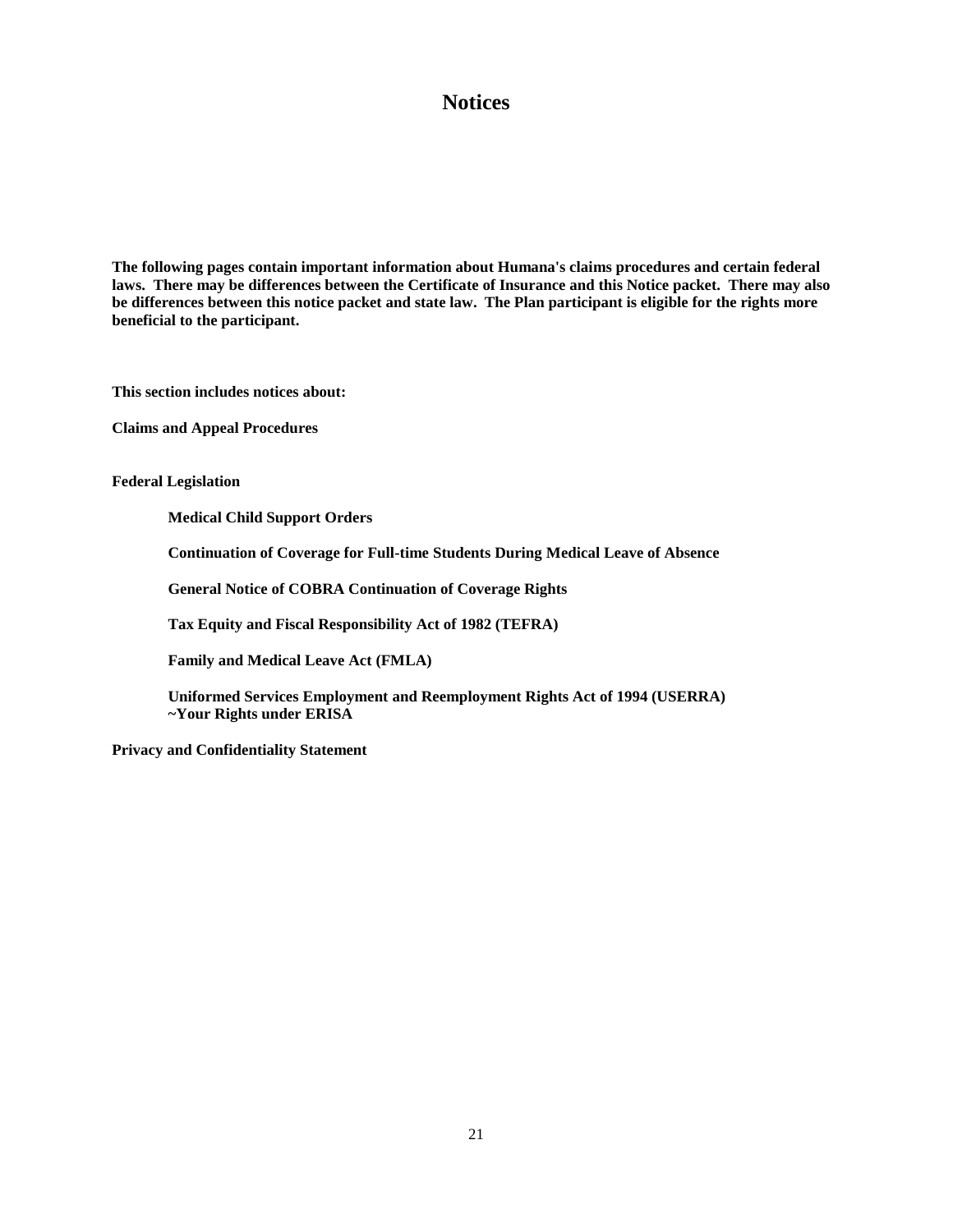# **CLAIMS AND APPEALS PROCEDURES**

The Employee Retirement Income Security Act of 1974 (ERISA) established minimum requirements for claims procedures. Humana complies with these standards. Covered persons in insured plans subject to ERISA should also consult their insurance benefit plan documents (e.g., the Certificate of Insurance or Evidence of Coverage). Humana complies with the requirements set forth in any such benefit plan document issued by it with respect to the plan unless doing so would prevent compliance with the requirements of the federal ERISA statute and the regulations issued thereunder. The following claims procedures are intended to comply with the ERISA claims regulation, and should be interpreted consistent with the minimum requirements of that regulation. Covered persons in plans not subject to ERISA should consult their benefit plan documents for the applicable claims and appeals procedures.

# **DISCRETIONARY AUTHORITY**

With respect to paying claims for benefits or determining eligibility for coverage under a policy issued by Humana, Humana as administrator for claims determinations and as ERISA claims review fiduciary, shall have full and exclusive discretionary authority to:

- 1. Interpret plan provisions;
- 2. Make decisions regarding eligibility for coverage and benefits; and
- 3. Resolve factual questions relating to coverage and benefits.

### **CLAIMS PROCEDURES Definitions**

**Adverse determination:** means a decision to deny benefits for a pre-service claim or a post-service claim under a group health and/or dental plan.

**Claimant:** A covered person (or authorized representative) who files a claim.

**Concurrent-care Decision:** A decision by the plan to reduce or terminate benefits otherwise payable for a course of treatment that has been approved by the plan (other than by plan amendment or termination) or a decision with respect to a request by a Claimant to extend a course of treatment beyond the period of time or number of treatments that has been approved by the plan.

**Group health plan:** an employee welfare benefit plan to the extent the plan provides dental care to employees or their dependents directly (self insured) or through insurance (including HMO plans), reimbursement or otherwise.

**Health insurance issuer:** the offering company listed on the face page of your Certificate of Insurance or Certificate of Coverage and referred to in this document as "Humana."

**Post-service Claim:** Any claim for a benefit under a group health plan that is not a Pre-service Claim.

**Pre-service Claim:** A request for authorization of a benefit for which the plan conditions receipt of the benefit, in whole or in part, on advance approval.

**Urgent-care Claim (expedited review):** A claim for covered services to which the application of the time periods for making non-urgent care determinations:

could seriously jeopardize the life or health of the covered person or the ability of the covered person to regain maximum function; or

in the opinion of a physician with knowledge of the covered person's medical condition, would subject the covered person to severe pain that cannot be adequately managed without the service that is the subject of the claim.

Humana will make a determination of whether a claim is an Urgent-care Claim. However, any claim a physician, with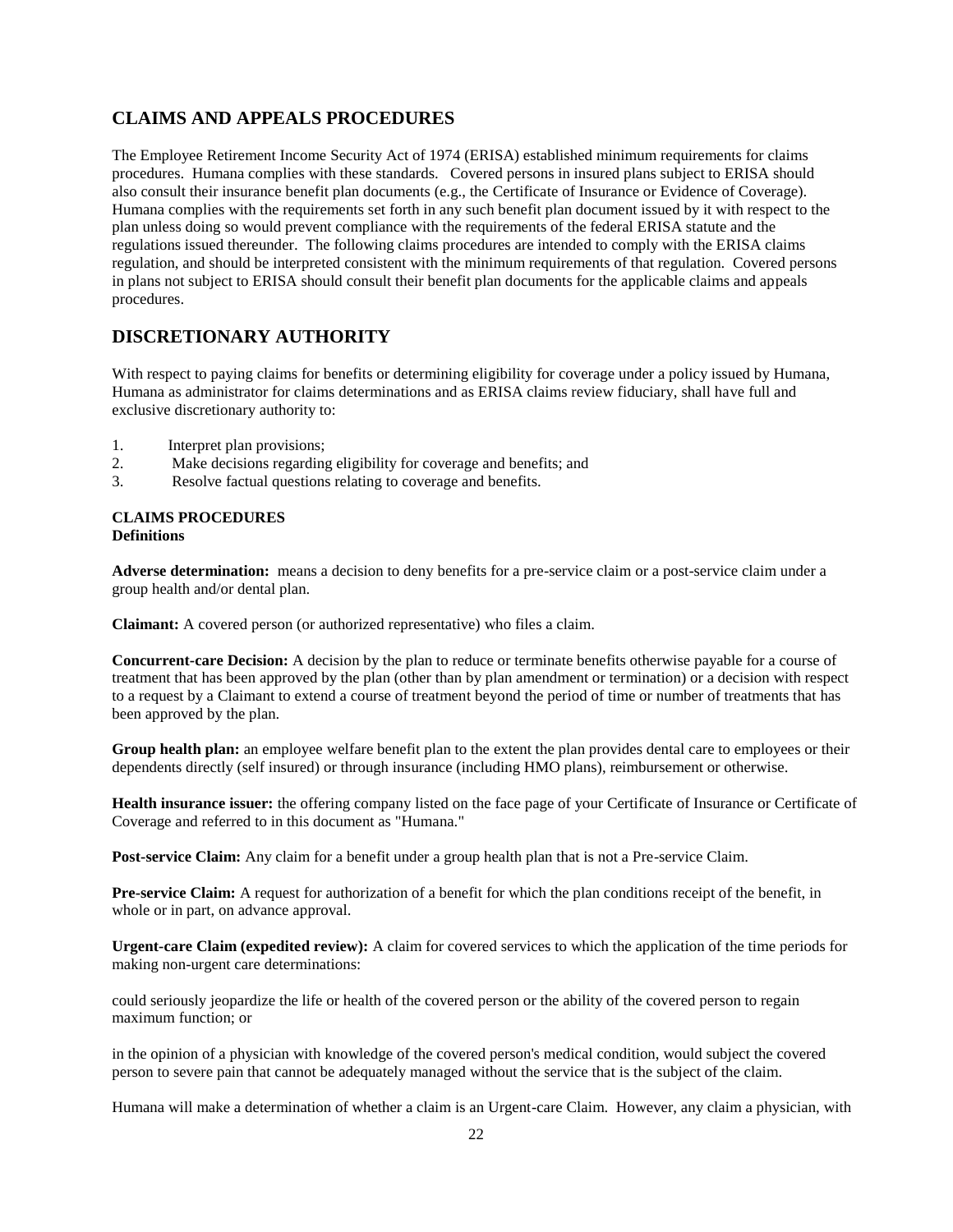knowledge of a covered person's medical condition, determines is a "Urgent-care Claim" will be treated as a "claim involving urgent care."

### **Submitting a Claim**

This section describes how a Claimant files a claim for plan benefits.

A claim must be filed in writing and delivered by mail, postage prepaid, by FAX or e-mail. A request for preauthorization may be filed by telephone. The claim or request for pre-authorization must be submitted to Humana or to Humana's designee at the address indicated in the covered person's benefit plan document or identification card. Claims will not be deemed submitted for purposes of these procedures unless and until received at the correct address.

Claims submissions must be in a format acceptable to Humana and compliant with any legal requirements. Claims not submitted in accordance with the requirements of applicable federal law respecting privacy of protected health information and/or electronic claims standards will not be accepted by Humana.

Claims submissions must be timely. Claims must be filed as soon as reasonably possible after they are incurred, and in no event later than the period of time described in the benefit plan document.

Claims submissions must be complete and delivered to the designated address. At a minimum they must include:

- Name of the covered person who incurred the covered expense.
- Name and address of the provider
- Diagnosis
- Procedure or nature of the treatment
- Place of service
- Date of service
- Billed amount

A general request for an interpretation of plan provisions will not be considered a claim. Requests of this type, such as a request for an interpretation of the eligibility provisions of the plan, should be directed to the plan administrator.

### **Procedural Defects**

If a Pre-service Claim submission is not made in accordance with the plan's requirements, Humana will notify the Claimant of the problem and how it may be remedied within five (5) days (or within 24 hours, in the case of an Urgent-care Claim). If a Post-service Claim is not made in accordance with the plan's requirement, it will be returned to the submitter.

#### **Authorized Representatives**

A covered person may designate an authorized representative to act on his or her behalf in pursuing a benefit claim or appeal. The authorization must be in writing and authorize disclosure of health information. If a document is not sufficient to constitute designation of an authorized representative, as determined by Humana, the plan will not consider a designation to have been made. An assignment of benefits does not constitute designation of an authorized representative.

 Any document designating an authorized representative must be submitted to Humana in advance or at the time an authorized representative commences a course of action on behalf of the covered person. Humana may verify the designation with the covered person prior to recognizing authorized representative status.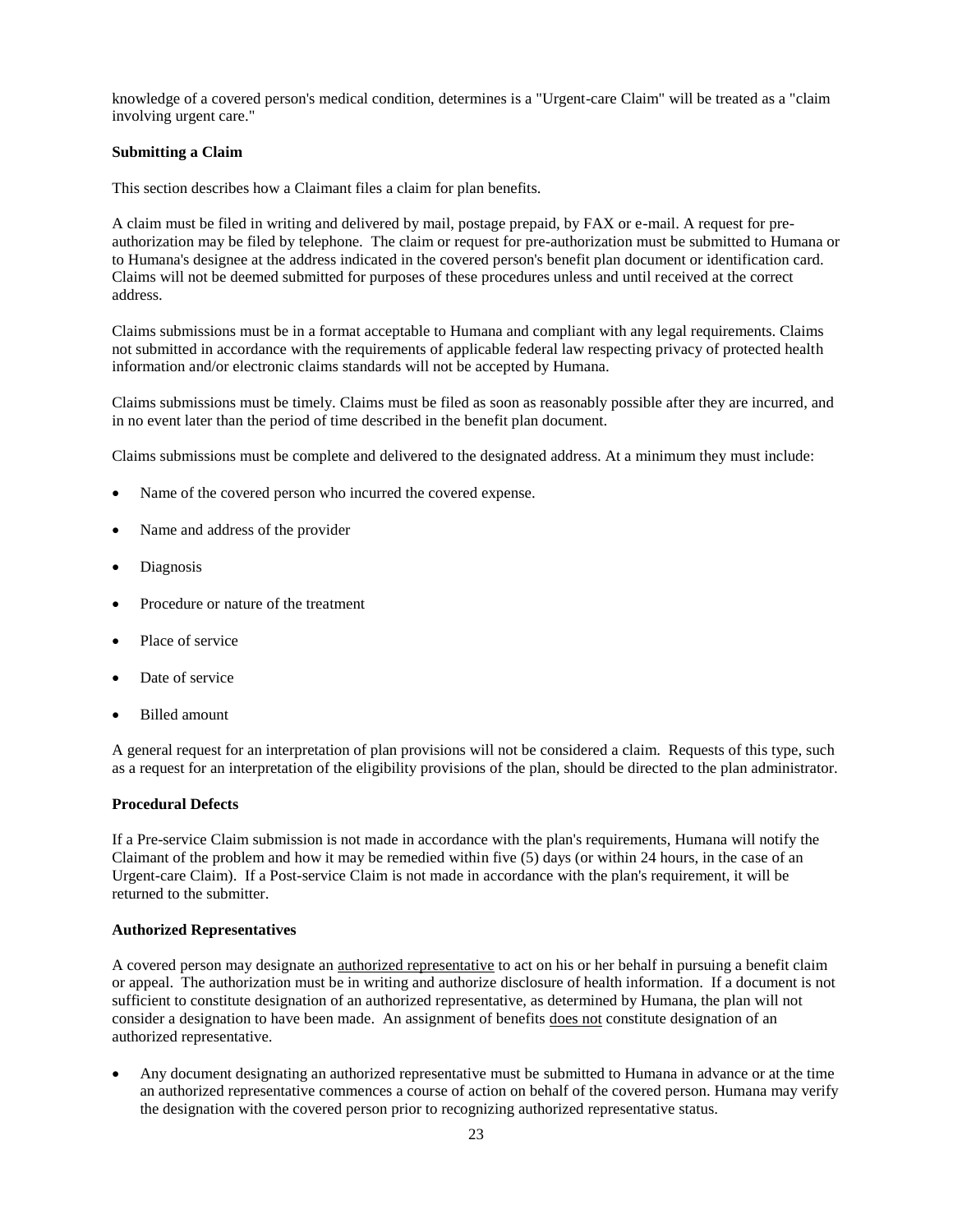In any event, a health care provider with knowledge of a covered person's medical condition acting in connection with an Urgent-care Claim will be recognized by the plan as the covered person's authorized representative.

Covered persons should carefully consider whether to designate an authorized representative. Circumstances may arise under which an authorized representative may make decisions independent of the covered person, such as whether and how to appeal a claim denial.

### **Claims Decisions**

After a determination on a claim is made, Humana will notify the Claimant within a reasonable time, as follows:

### *Pre-service Claims*

Humana will provide notice of a favorable or *adverse determination* within a reasonable time appropriate to the medical circumstances but no later than 15 days after the plan receives the claim.

This period may be extended by an additional 15 days, if Humana determines the extension is necessary due to matters beyond the control of the plan. Before the end of the initial 15-day period, Humana will notify the Claimant of the circumstances requiring the extension and the date by which Humana expects to make a decision.

If the reason for the extension is because Humana does not have enough information to decide the claim, the notice of extension will describe the required information, and the Claimant will have at least 45 days from the date the notice is received to provide the necessary information.

### *Urgent-care Claims (expedited review)*

Humana will determine whether a particular claim is an Urgent-care Claim. This determination will be based on information furnished by or on behalf of a covered person. Humana will exercise its judgment when making the determination with deference to the judgment of a physician with knowledge of the covered person's condition. Humana may require a Claimant to clarify the medical urgency and circumstances supporting the Urgent-care Claim for expedited decision-making.

Notice of a favorable or *adverse determination* will be made by Humana as soon as possible, taking into account the medical urgency particular to the covered person's situation, but not later than 72 hours after receiving the Urgentcare Claim.

If a claim does not provide sufficient information to determine whether, or to what extent, services are covered under the plan, Humana will notify the Claimant as soon as possible, but not more than 24 hours after receiving the Urgent-care Claim. The notice will describe the specific information necessary to complete the claim. The Claimant will have a reasonable amount of time, taking into account the covered person's circumstances, to provide the necessary information - but not less than 48 hours.

Humana will provide notice of the plan's Urgent-care Claim determination as soon as possible but no more than 48 hours after the earlier of:

- The plan receives the specified information; or
- The end of the period afforded the Claimant to provide the specified additional information.

### *Concurrent-care Decisions*

Humana will notify a Claimant of a Concurrent-care Decision involving a reduction or termination of pre-authorized benefits sufficiently in advance of the reduction or termination to allow the Claimant to appeal and obtain a determination.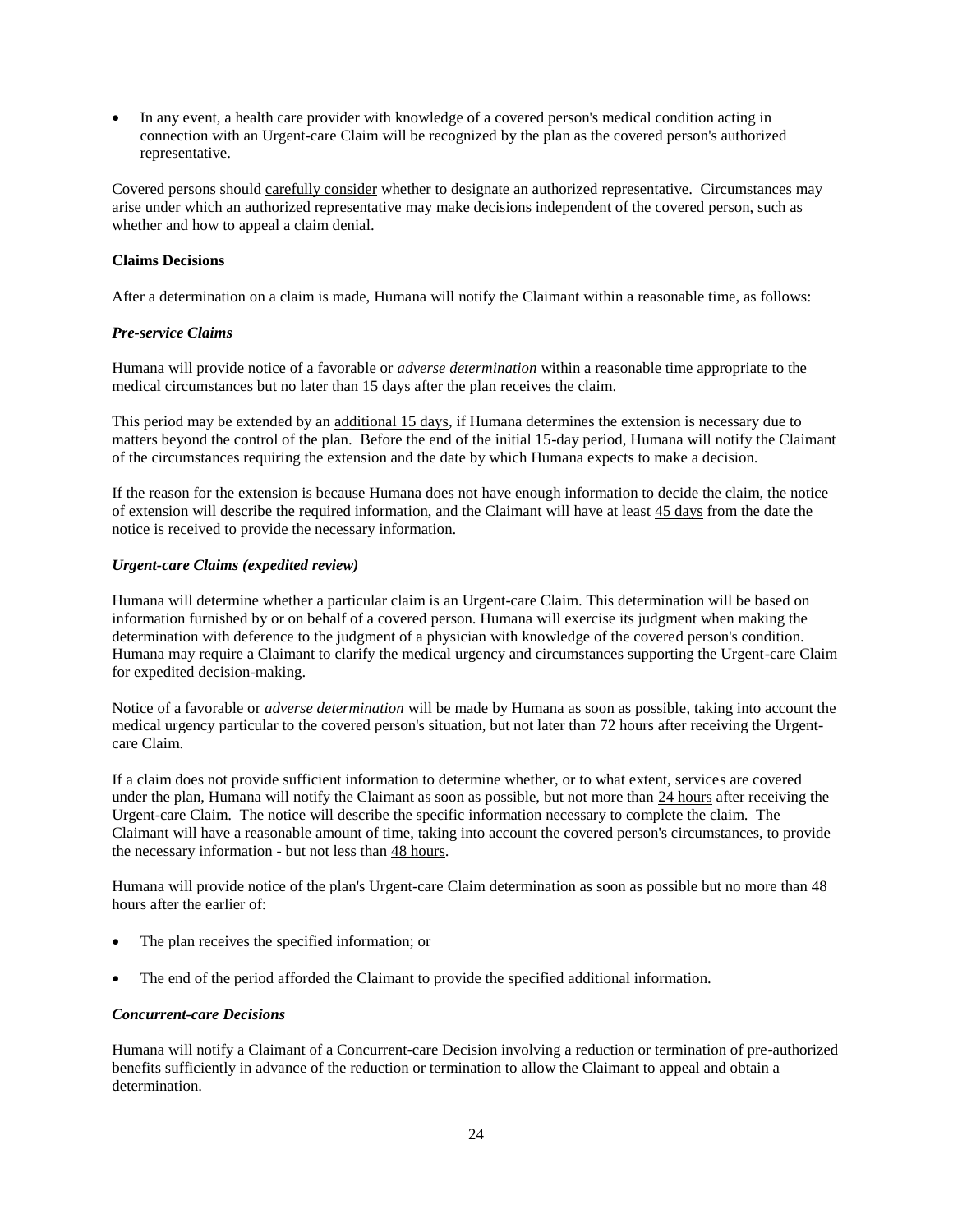Humana will decide Urgent-care Claims involving an extension of a course of treatment as soon as possible taking into account medical circumstances. Humana will notify a Claimant of the benefit determination, whether adverse or not, within 24 hours after the plan receives the claim, provided the claim is submitted to the plan 24 hours prior to the expiration of the prescribed period of time or number of treatments.

### *Post-service Claims*

Humana will provide notice of a favorable or *adverse determination* within a reasonable time appropriate to the medical circumstances but no later than 30 days after the plan receives the claim.

This period may be extended an additional 15 days, if Humana determines the extension is necessary due to matters beyond the plan's control. Before the end of the initial 30-day period, Humana will notify the affected Claimant of the extension, the circumstances requiring the extension and the date by which the plan expects to make a decision.

If the reason for the extension is because Humana does not have enough information to decide the claim, the notice of extension will describe the required information, and the Claimant will have at least 45 days from the date the notice is received to provide the specified information. Humana will make a decision on the earlier of the date on which the Claimant responds or the expiration of the time allowed for submission of the requested information.

#### **Initial Denial Notices**

Notice of a claim denial (including a partial denial) will be provided to Claimants by mail, postage prepaid, by FAX or by e-mail, as appropriate, within the time frames noted above. With respect to adverse decisions involving Urgent-care Claims, notice may be provided to Claimants orally within the time frames noted above. If oral notice is given, written notification must be provided no later than 3 days after oral notification.

A claims denial notice will convey the specific reason for the *adverse determination* and the specific plan provisions upon which the determination is based. The notice will also include a description of any additional information necessary to perfect the claim and an explanation of why such information is necessary. The notice will disclose if any internal plan rule, protocol or similar criterion was relied upon to deny the claim. A copy of the rule, protocol or similar criterion will be provided to Claimants, free of charge, upon request.

The notice will describe the plan's review procedures and the time limits applicable to such procedures, including a statement of the Claimant's right to bring a civil action under ERISA Section 502(a) following an adverse benefit determination on review.

If an *adverse determination* is based on medical necessity, experimental treatment or similar exclusion or limitation, the notice will state that an explanation of the scientific or clinical basis for the determination will be provided, free of charge, upon request. The explanation will apply the terms of the plan to the covered person's medical circumstances.

In the case of an adverse decision of an Urgent-care Claim, the notice will provide a description of the plan's expedited review procedures.

# **APPEALS OF ADVERSE DETERMINATIONS**

A Claimant must appeal an *adverse determination* within 180 days after receiving written notice of the denial (or partial denial). An appeal may be made by a Claimant by means of written application to Humana, in person, or by mail, postage prepaid.

A Claimant, on appeal, may request an expedited appeal of an adverse Urgent-care Claim decision orally or in writing. In such case, all necessary information, including the plan's benefit determination on review, will be transmitted between the plan and the Claimant by telephone, facsimile, or other available similarly expeditious method, to the extent permitted by applicable law.

Determination of appeals of denied claims will be conducted promptly, will not defer to the initial determination and will not be made by the person who made the initial adverse claim determination or a subordinate of that person.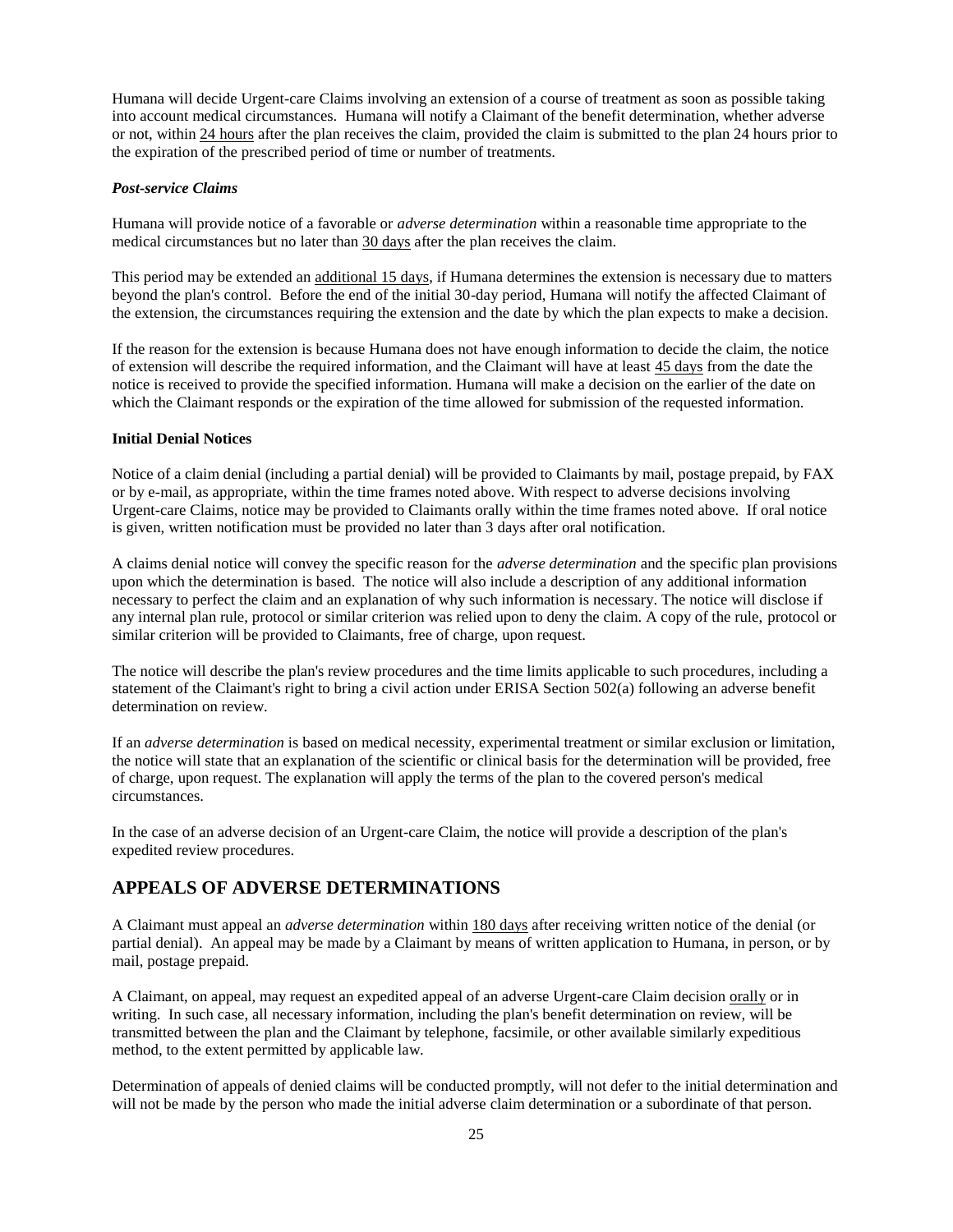The determination will take into account all comments, documents, records, and other information submitted by the Claimant relating to the claim.

On appeal, a Claimant may review relevant documents and may submit issues and comments in writing. A Claimant on appeal may, upon request, discover the identity of medical or vocational experts whose advice was obtained on behalf of the plan in connection with the *adverse determination* being appealed, as permitted under applicable law.

If the claims denial is based in whole, or in part, upon a medical judgment, including determinations as to whether a particular treatment, or other service is experimental, investigational, or not medically necessary or appropriate, the person deciding the appeal will consult with a health care professional who has appropriate training and experience in the field of medicine involved in the medical judgment. The consulting health care professional will not be the same person who decided the initial appeal or a subordinate of that person.

#### **Time Periods for Decisions on Appeal**

| als of clumb demais will be decided and holler of the decision provided as follows. |                                                                          |  |
|-------------------------------------------------------------------------------------|--------------------------------------------------------------------------|--|
| Urgent-care Claims                                                                  | As soon as possible but no later than 72 hours after Humana receives the |  |
|                                                                                     | appeal request.                                                          |  |
| Pre-service Claims                                                                  | Within a reasonable period but no later than 30 days after Humana        |  |
|                                                                                     | receives the appeal request.                                             |  |
| Post-service Claims                                                                 | Within a reasonable period but no later than 60 days after Humana        |  |
|                                                                                     | receives the appeal request                                              |  |
| Concurrent-care                                                                     | Within the time periods specified above depending on the type of claim   |  |
| Decisions                                                                           | involved.                                                                |  |

Appeals of claims denials will be decided and notice of the decision provided as follows:

#### **Appeals Denial Notices**

Notice of a claim denial (including a partial denial) will be provided to Claimants by mail, postage prepaid, by FAX or by e-mail, as appropriate, within the time periods noted above.

A notice that a claim appeal has been denied will include:

- The specific reason or reasons for the *adverse determination.*
- Reference to the specific plan provision upon which the determination is based.
- If any internal plan rule, protocol or similar criterion was relied upon to deny the claim. A copy of the rule, protocol or similar criterion will be provided to the Claimant, free of charge, upon request.
- A statement describing any voluntary appeal procedures offered by the plan and the claimant's right to obtain the information about such procedures, and a statement about the Claimant's right to bring an action under section 502(a) of ERISA.
- If an *adverse determination* is based on medical necessity, experimental treatment or similar exclusion or limitation, the notice will state that an explanation of the scientific or clinical basis for the determination will be provided, free of charge, upon request. The explanation will apply the terms of the plan to the covered person's medical circumstances.

In the event an appealed claim is denied, the Claimant, will be entitled to receive without charge reasonable access to, and copies of, any documents, records or other information that:

- Was relied upon in making the determination.
- Was submitted, considered or generated in the course of making the benefit determination, without regard to whether such document, record or other information was relied upon in making the benefit determination.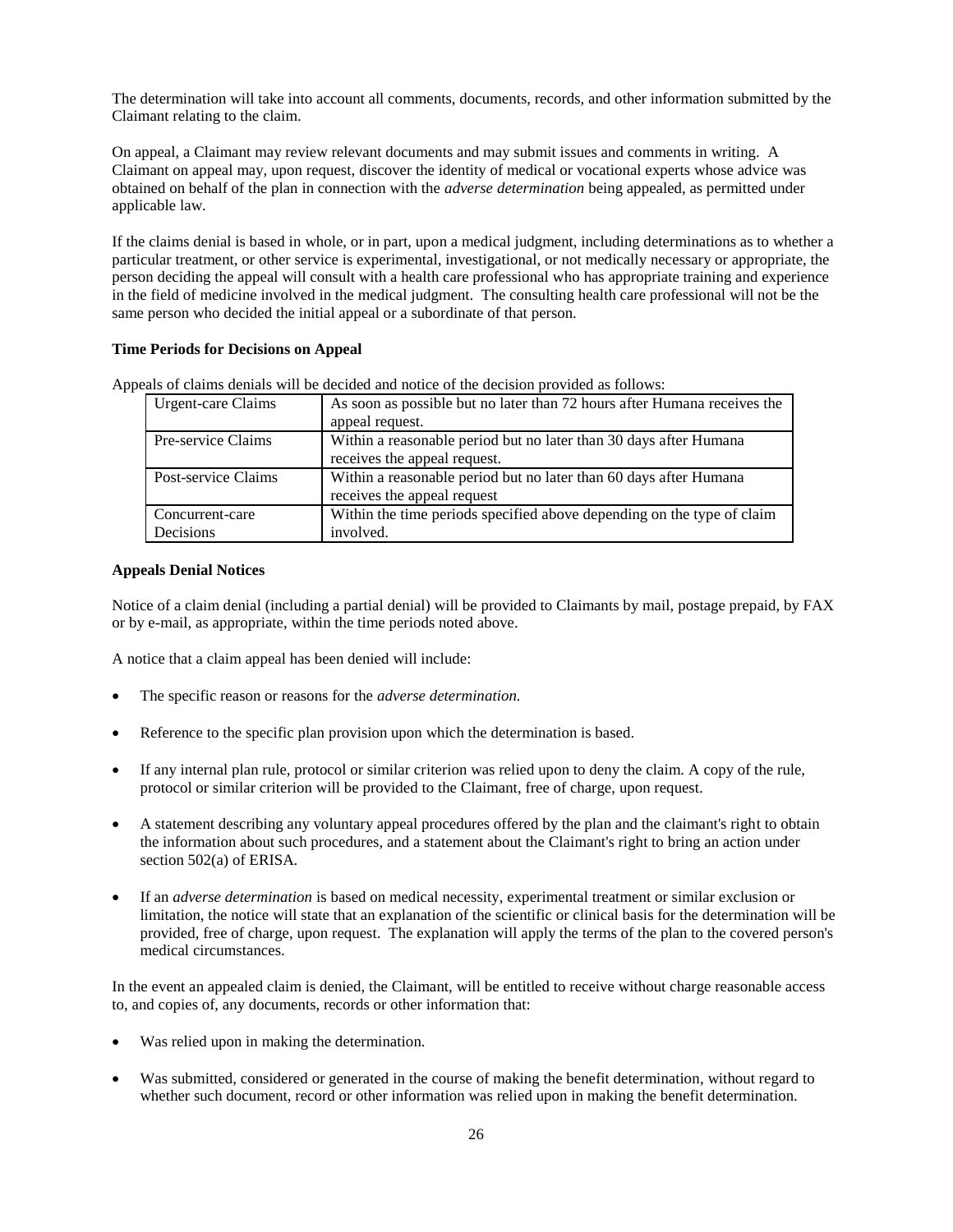- Demonstrates compliance with the administrative processes and safeguards required in making the determination.
- Constitutes a statement of policy or guidance with respect to the plan concerning the denied treatment option or benefit for the claimant's diagnosis, without regard to whether the statement was relied on in making the benefit determination.

### **EXHAUSTION OF REMEDIES**

Upon completion of the appeals process under this section, a Claimant will have exhausted his or her administrative remedies under the plan. If Humana fails to complete a claim determination or appeal within the time limits set forth above, the claim shall be deemed to have been denied and the Claimant may proceed to the next level in the review process.

After exhaustion of remedies, a Claimant may pursue any other legal remedies available, which may include bringing civil action under ERISA section 502(a) for judicial review of the plan's determination. Additional information may be available from the local U.S. Department of Labor Office.

### **LEGAL ACTIONS AND LIMITATIONS**

No lawsuit may be brought with respect to plan benefits until all remedies under the plan have been exhausted.

No lawsuit with respect to plan benefits may be brought after the expiration of the applicable limitations period stated in the benefit plan document. If no limitation is stated in the benefit plan document, then no such suit may be brought after the expiration of the applicable limitations under applicable law.

### **MEDICAL CHILD SUPPORT ORDERS**

An individual who is a child of a covered employee shall be enrolled for coverage under the group health plan in accordance with the direction of a Qualified Medical Child Support Order (QMCSO) or a National Medical Support Notice (NMSO).

A QMCSO is a state-court order or judgment, including approval of a settlement agreement that: (a) provides for support of a covered employee's child; (b) provides for health care coverage for that child; (c) is made under state domestic relations law (including a community property law); (d) relates to benefits under the group health plan; and (e) is "qualified," i.e., it meets the technical requirements of ERISA or applicable state law. QMCSO also means a state court order or judgment enforcing state Medicaid law regarding medical child support required by the Social Security Act section 1908 (as added by Omnibus Budget Reconciliation Act of 1993).

An NMSO is a notice issued by an appropriate agency of a state or local government that is similar to a QMCSO requiring coverage under the group health plan for a dependent child of a non-custodial parent who is (or will become) a covered person by a domestic relations order providing for health care coverage.

Procedures for determining the qualified status of medical child support orders are available at no cost upon request from the plan administrator.

# **CONTINUATION OF COVERAGE FOR FULL-TIME STUDENTS DURING MEDICAL LEAVE OF ABSENCE**

A dependent child who is in regular full-time attendance at an accredited secondary school, college or university, or licensed technical school continues to be eligible for coverage for until the earlier of the following if the dependent child takes a medically necessary leave of absence:

- Up to one year after the first day of the medically necessary leave of absence; or
- The date coverage would otherwise terminate under the plan.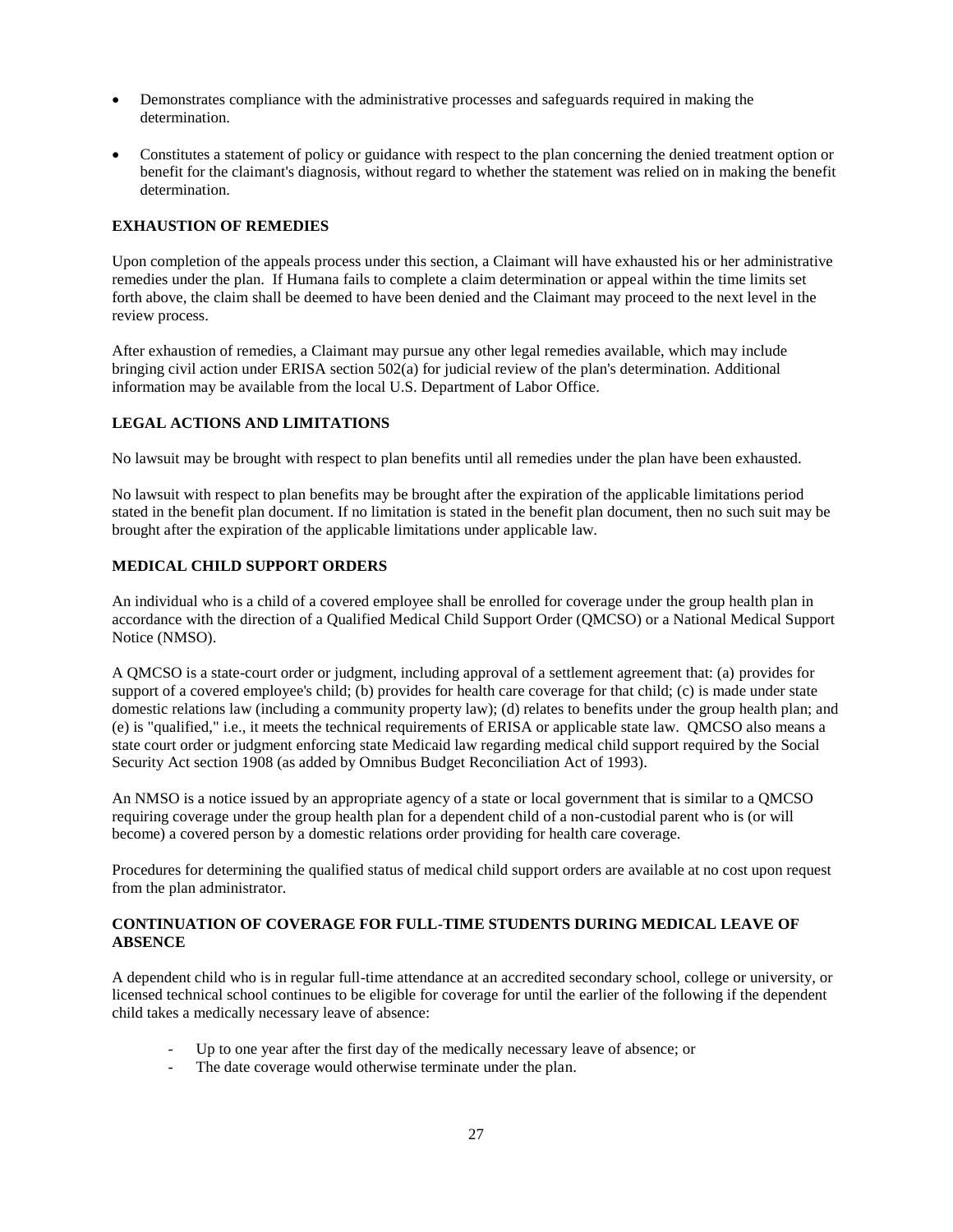We may require written certification from the dependent child's health care practitioner that the dependent child has a serious bodily injury or sickness requiring a medically necessary leave of absence.

#### **GENERAL NOTICE OF COBRA CONTINUATION COVERAGE RIGHTS**  Introduction

You are receiving this notice because you have recently become covered under a group health and/or dental plan (the Plan). This notice contains important information about your right to COBRA continuation coverage, which is a temporary extension of coverage under the Plan. This notice generally explains COBRA continuation coverage, when it may become available to you and your family, and what you need to do to protect the right to receive it.

The right to COBRA continuation coverage was created by a federal law, the Consolidated Omnibus Budget Reconciliation Act of 1985 (COBRA). COBRA continuation coverage can become available to you when you would otherwise lose your group health and/or dental coverage. It can also become available to other members of your family who are covered under the Plan when they would otherwise lose their group health and/or dental coverage. For additional information about your rights and obligations under the Plan and under federal law, you should review the Plan's benefit plan document or contact the Plan Administrator.

### **What is COBRA Continuation Coverage?**

COBRA continuation coverage is a continuation of Plan coverage when coverage would otherwise end because of a life event known as a "qualifying event." Specific qualifying events are listed later in this notice. After a qualifying event, COBRA continuation coverage must be offered to each person who is a "qualified beneficiary." You, your spouse, and your dependent children could become qualified beneficiaries if coverage under the Plan is lost because of the qualifying event. Under the Plan, the qualified beneficiaries who elect COBRA continuation coverage must pay for COBRA continuation coverage.

If you are an employee, you will become a qualified beneficiary if you lose your coverage under the Plan because either one of the following qualifying events happens:

- Your hours of employment are reduced, or
- Your employment ends for any reason other than gross misconduct.

If you are the spouse of an employee, you will become a qualified beneficiary if you lose your coverage under the Plan because any of the following events happen:

- Your spouse dies;
- Your spouse's hours of employment are reduced;
- Your spouse's employment ends for any reason other than his or her gross misconduct;
- Your spouse becomes entitled to Medicare benefits (under Part A, Part B or both); or
- You become divorce or legally separation from your spouse.

Your dependent children will become qualified beneficiaries if they lose coverage under the Plan because of any of the following qualifying events happen:

- The parent-employee dies;
- The parent-employee's hours of employment are reduced;
- The parent-employee's employment ends for any reason other than his or her gross misconduct;
- The parent-employee becomes entitled to Medicare benefits (Part A, Part B or both);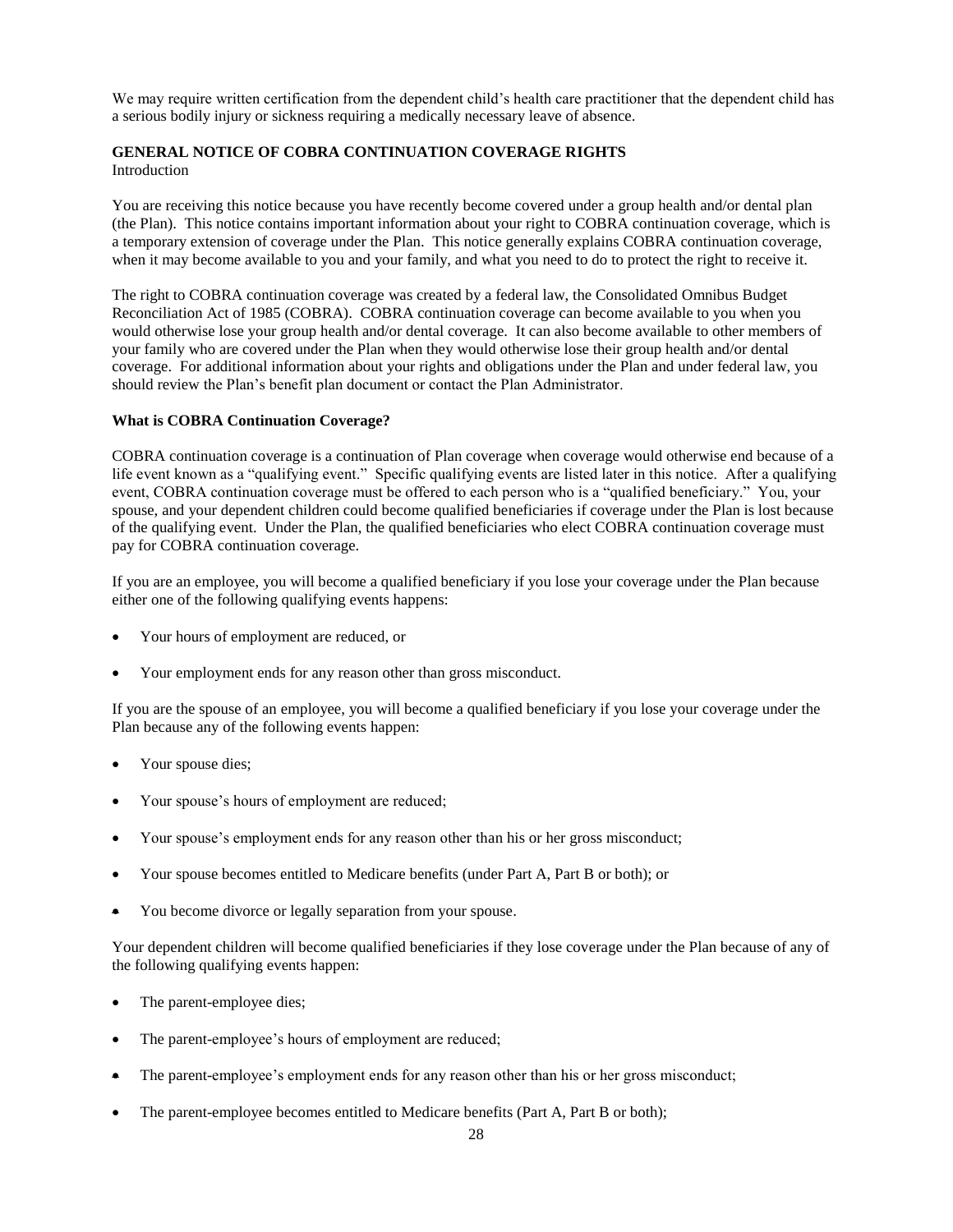- The parents become divorced or legally separated; or
- The child stops being eligible for coverage under the plan as a "dependent child."

### **When is COBRA Coverage Available?**

The plan will offer COBRA continuation coverage to qualified beneficiaries only after the Plan Administrator has been notified that a qualifying event has occurred. When the qualifying event is the end of employment or reduction of hours of employment, death of the employee, or commencement of a proceeding in bankruptcy with respect to the employer, the employer must notify the Plan Administrator of the qualifying event.

### **You Must Give Notice of Some Qualifying Events**

**For the other qualifying events (divorce or legal separation of the employee and spouse or a dependent child's losing eligibility for coverage as a dependent child) you must notify the Plan Administrator within 60 days after the qualifying event occurs.**

### **How is COBRA Coverage Provided?**

Once the Plan Administrator receives notice that a qualifying event has occurred, COBRA continuation coverage will be offered to each of the qualified beneficiaries. Each qualified beneficiary will have an independent right to elect COBRA continuation coverage. Covered employees may elect COBRA continuation coverage on behalf of their spouses, and parents may elect COBRA continuation coverage on behalf of their children. Once the Plan Administrator offers COBRA continuation coverage, the qualified beneficiaries must elect such coverage within 60 days.

COBRA continuation coverage is a temporary continuation of coverage. When the qualifying event is the death of the employee, your divorce or legal separation, or a dependent child's losing eligibility as a dependent child, COBRA continuation coverage last for up to a total of 36 months. When the qualifying event is the end of employment, or reduction in the employee's hours of employment, and the employee became entitled to Medicare benefits less than 18 months before the qualifying event, COBRA continuation coverage for qualified beneficiaries other than the employee last until 36 months after the date of Medicare entitlement. For example, if a covered employee becomes entitled to Medicare 8 months before the date on which the employment terminates, COBRA continuation coverage for his spouse and children can last up to 36 months after the date of Medicare entitlement, which is equal to 28 months after the date of the qualifying event (36 months minus 8 months). Otherwise, when the qualifying event is the end of employment or reduction of the employee's hours of employment, COBRA continuation coverage generally last for only up to a total of 18 months. There are two ways in which this 18-month period of COBRA continuation coverage can be extended.

### **Disability Extension of 18-Month Period of Continuation Coverage**

If you or anyone in your family covered under the Plan is determined by the Social Security Administration to be disabled and you notify the Plan Administrator within 60 days of such determination, you and your entire family may be entitled to receive up to an additional 11 months of COBRA continuation coverage, for a total of 29 months. The disability would have to have started at some time before the  $60<sup>th</sup>$  day of COBRA continuation coverage and must last at least until the end of the 18-month period of continuation coverage.

### **Second Qualifying Event Extension of 18-Month Period of Continuation Coverage**

If your family experiences another qualifying event while receiving 18 months of COBRA continuation coverage, the spouse and dependent children in your family can get up to 18 additional months of COBRA continuation coverage, for a maximum of 36 months, if notice of the second qualifying event is given to the Plan within 60 days of the event. This extension may be available to the spouse and any dependent children receiving continuation coverage if the employee or former employee dies, gets divorced or legally separated, or if the dependent child stops being eligible under the plan as a dependent child, but only if the event would have caused the spouse or dependent child to lose coverage under the Plan had the first qualifying event not occurred.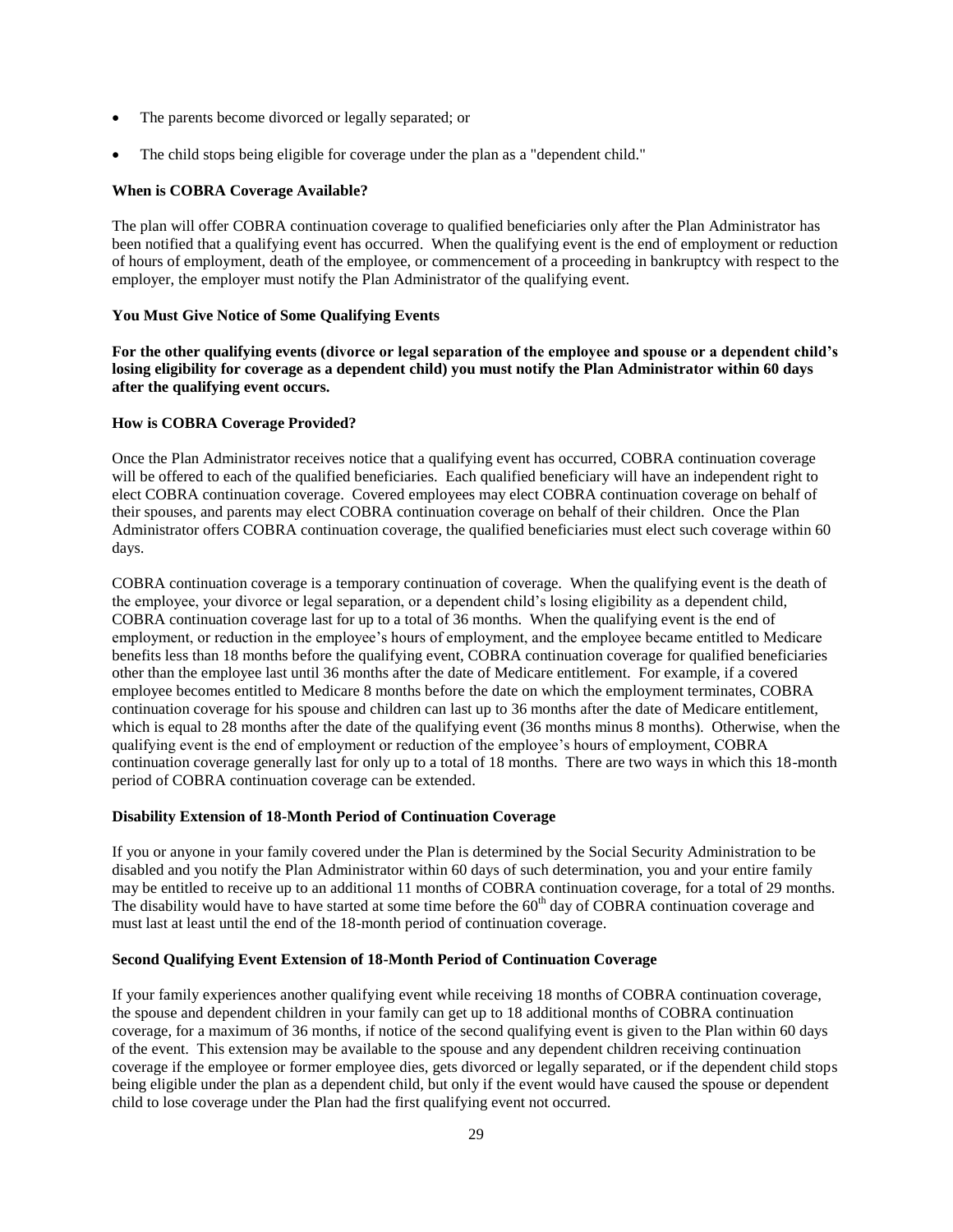# **If You Have Questions**

Questions concerning your Plan or your COBRA continuation coverage rights should be addressed to the Plan Administrator. For more information about your rights under ERISA, including COBRA, or other laws affecting your group heath and/or dental plans, contact the nearest Regional or District Office of the U.S. Department of Labor's Employee Benefits Security Administration (EBSA) in your area or visit the EBSA website at www.dol.gob/ebsa. (address and phone numbers of Regional and District EBSA Office are available through EBSA's website.)

### **Keep Your Plan Informed of Address Changes**

In order to protect your family's rights, you should keep the Plan Administrator informed of any changes in the addresses of family members. You should also keep a copy, for your records, of any notices you send the Plan Administrator.

# **IMPORTANT NOTICE FOR INDIVIDUALS ENTITLED TO MEDICARE TAX EQUITY AND FISCAL RESPONSIBILITY ACT OF 1982 (TEFRA) OPTIONS**

Where an employer employs more than 20 people, the Tax Equity And Fiscal Responsibility Act of 1982 (TEFRA) allows covered employees in active service who are age 65 or older and their covered spouses who are eligible for Medicare to choose one of the following options.

**OPTION 1** - The benefits of their group health plan will be payable first and the benefits of Medicare will be payable second.

**OPTION 2** - Medicare benefits only. The employee and his or her dependents, if any, will not be insured by the group health plan.

The employer must provide each covered employee and each covered spouse with the choice to elect one of these options at least one month before the covered employee or the insured spouse becomes age 65. All new covered employees and newly covered spouses age 65 or older must be offered these options. If Option 1 is chosen, its issue is subject to the same requirements as for an employee or dependent that is under age 65.

Under TEFRA regulations, there are two categories of persons eligible for Medicare. The calculation and payment of benefits by the group health plan differs for each category.

**Category 1** Medicare eligibles are:

- Covered employees in active service who are age 65 or older who choose Option 1;
- Age 65 or older covered spouses; and
- Age 65 or older covered spouses of employees in active service who are either under age 65 or age 70 or older;

**Category 2** Medicare eligibles are any other covered persons entitled to Medicare, whether or not they enrolled. This category includes, but is not limited to:

- Retired employees and their spouses; or
- Covered dependents of a covered employee, other than his or her spouse.

### **Calculation and Payment of Benefits**

For covered persons in Category 1, benefits are payable by the policy without regard to any benefits payable by Medicare. Medicare will then determine its benefits.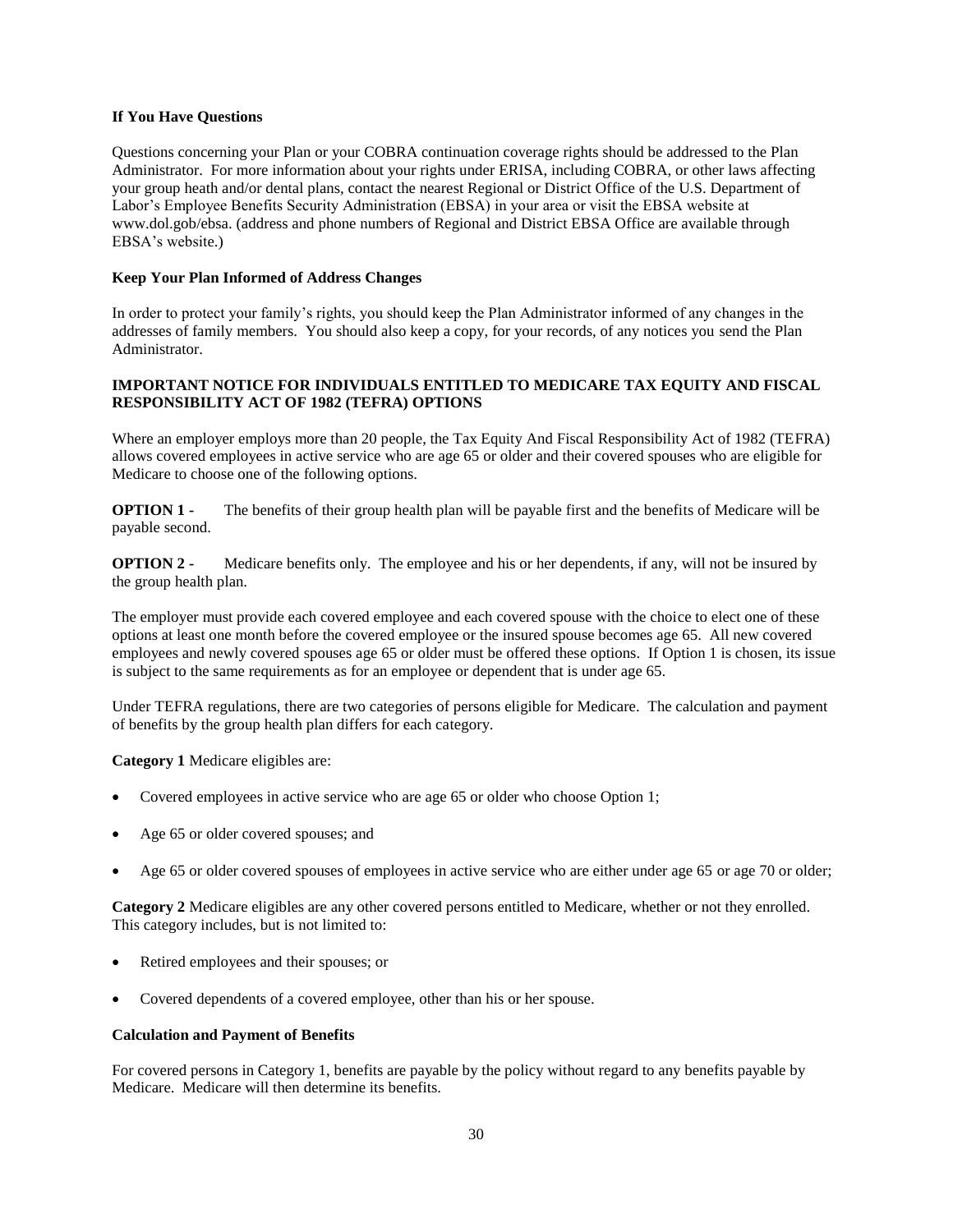For covered persons in Category 2, Medicare benefits are payable before any benefits are payable by the policy. The benefits of the policy will then be reduced by the full amount of all Medicare benefits the covered person is entitled to receive, whether or not the eligible individual is actually enrolled for Medicare Benefits.

# **FAMILY AND MEDICAL LEAVE ACT (FMLA)**

If an employee is granted a leave of absence (Leave) by the employer as required by the Federal Family and Medical Leave Act, s/he may continue to be covered under the plan for the duration of the Leave under the same conditions as other employees who are currently employed and covered by the plan. If the employee chooses to terminate coverage during the Leave, or if coverage terminates as a result of nonpayment of any required contribution, coverage may be reinstated on the date the employee returns to work immediately following the end of the Leave. Charges incurred after the date of reinstatement will be paid as if the employee had been continuously covered.

# **UNIFORMED SERVICES EMPLOYMENT AND REEMPLOYMENT RIGHTS ACT OF 1994 (USERRA)**

# *Continuation of Benefits*

Effective October 13, 1994, federal law requires health plans offer to continue coverage for employees that are absent due to service in the uniformed services and/or dependents.

# *Eligibility*

An employee is eligible for continuation under USERRA if he or she is absent from employment because of voluntary or involuntary performance of duty in the Armed Forces, Army National Guard, Air National Guard, or commissioned corps of the Public Health Service. Duty includes absence for active duty, active duty for training, initial active duty for training, inactive duty training and for the purpose of an examination to determine fitness for duty.

An employee's dependents that have coverage under the plan immediately prior to the date of the employee's covered absence are eligible to elect continuation under USERRA.

If continuation of Plan coverage is elected under USERRA, the employee or dependent is responsible for payment of the applicable cost of coverage. If the employee is absent for not longer than 31 days, the cost will be the amount the employee would otherwise pay for coverage. For absences exceeding 30 days, the cost may be up to 102% of the cost of coverage under the plan. This includes the employee's share and any portion previously paid by the employer.

# *Duration of Coverage*

Of elected, continuation coverage under USERRA will continue until the earlier of:

1. Twenty-four months beginning the first day of absence from employment due to service in the uniformed services; or

2. The day after the employee fails to apply for a return to employment as required by USERRA, after the completion of a period of service.

Under federal law, the period coverage available under USERRA shall run concurrently with the COBRA period available to an employee and/or eligible dependent.

# *Other Information*

Employees should contact their employer with any questions regarding coverage normally available during a military leave of absence or continuation coverage and notify the employer of any changes in marital status, or change of address.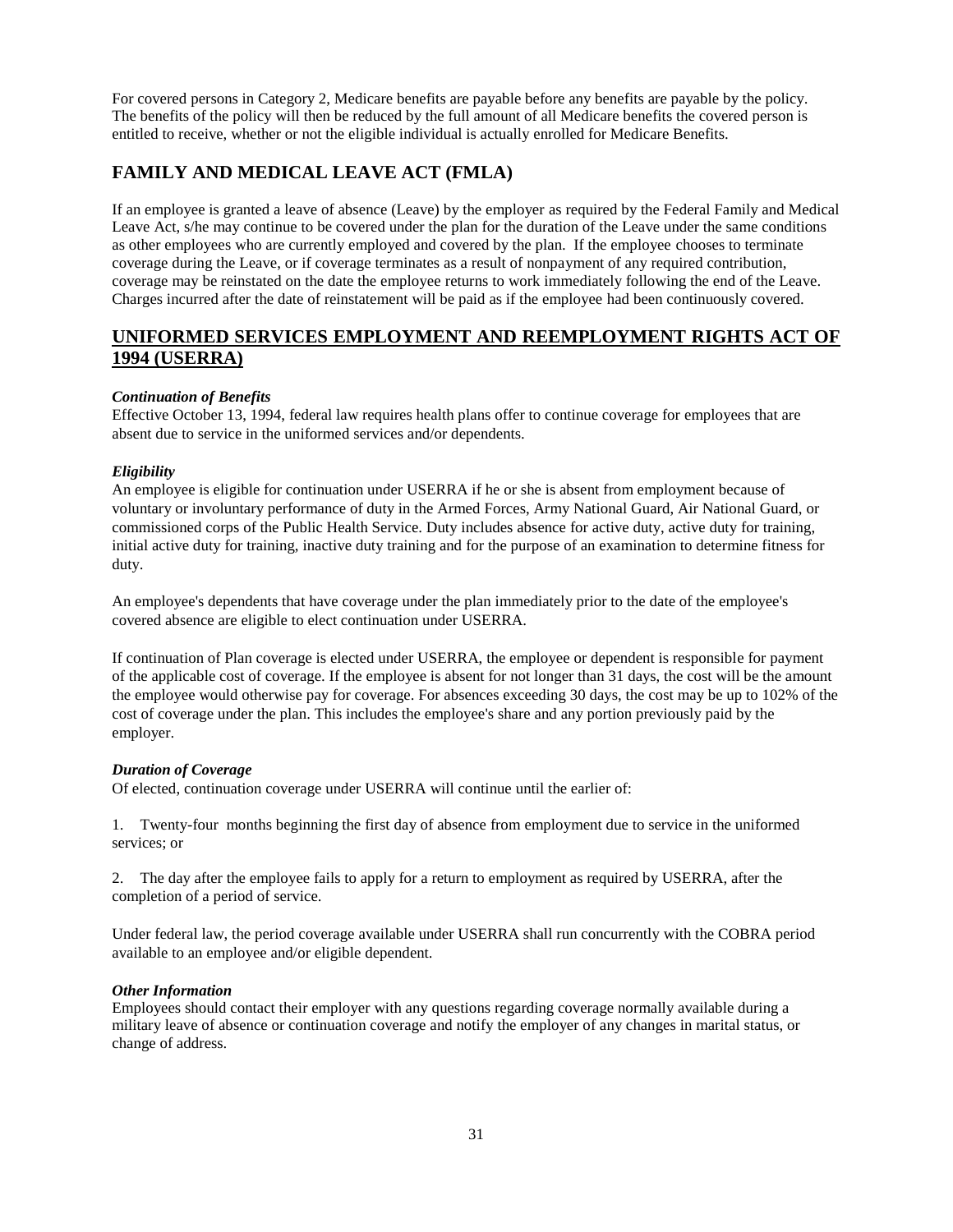# **YOUR RIGHTS UNDER ERISA**

Under the Employee Retirement Income Security Act of 1974 (ERISA), all plan participants covered by ERISA are entitled to certain rights and protections, as described below. Notwithstanding anything in the group health plan or group insurance policy, following are a covered person's minimum rights under ERISA. ERISA requirements do not apply to plans maintained by governmental agencies or churches.

#### **Information About the Plan and Benefits**

Plan participants may:

1. Examine, free of charge, all documents governing the plan. These documents are available in the plan administrator's office.

2. Obtain, at a reasonable charge, copies of documents governing the plan, including a copy of any updated summary plan description and a copy of the latest annual report for the plan (Form 5500), if any, by writing to the plan administrator.

3. Obtain, at a reasonable charge, a copy of the latest annual report (Form 5500) for the plan, if any, by writing to the plan administrator.

As a plan participant, you will receive a summary of any material changes made in the plan within 210 days after the end of the plan year in which the changes are made unless the change is a material reduction in covered services or benefits, in which case you will receive a summary of the material reduction within 60 days after the date of its adoption.

If the plan is required to file a summary annual financial report, you will receive a copy from the plan administrator.

### **Responsibilities of Plan Fiduciaries**

In addition to creating rights for plan participants, ERISA imposes duties upon the people who are responsible for the operation of the plan. These people, called 'fiduciaries" of the plan, have a duty to act prudently and in the interest of plan participants and beneficiaries.

No one, including an employer, may discharge or otherwise discriminate against a plan participant in any way to prevent the participant from obtaining a benefit to which the participant is otherwise entitled under the plan or from exercising ERISA rights.

# **Continue Group Health Plan Coverage**

Participants may be eligible to continue health care coverage for themselves, their spouse or dependents if there is a loss of coverage under the group health plan as a result of a qualifying event. You or your dependents may have to pay for such coverage. Review the COBRA notice in this document regarding the rules governing COBRA continuation coverage rights.

#### **Claims Determinations**

If a claim for a plan benefit is denied or disregarded, in whole or in part, participants have the right to know why this was done, to obtain copies of documents relating to the decision without charge and to appeal any denial within certain time schedules.

### **Enforce Your Rights**

Under ERISA, there are steps participants may take to enforce the above rights. For instance, if a participant requests a copy of plan documents does not receive them within 30 days, the participant may file suit in a Federal court. In such a case, the court may require the plan administrator to provide the materials and pay you up to \$ 110 a day until the participant receives the materials, unless the materials were not sent because of reasons beyond the control of the plan administrator. If a claim for benefits is denied or disregarded, in whole or in part, the participant may file suit in a state or Federal court. In addition, if the participant disagrees with the plan's decision, or lack thereof, concerning the qualified status of a domestic relations order or a medical child support order, the participant